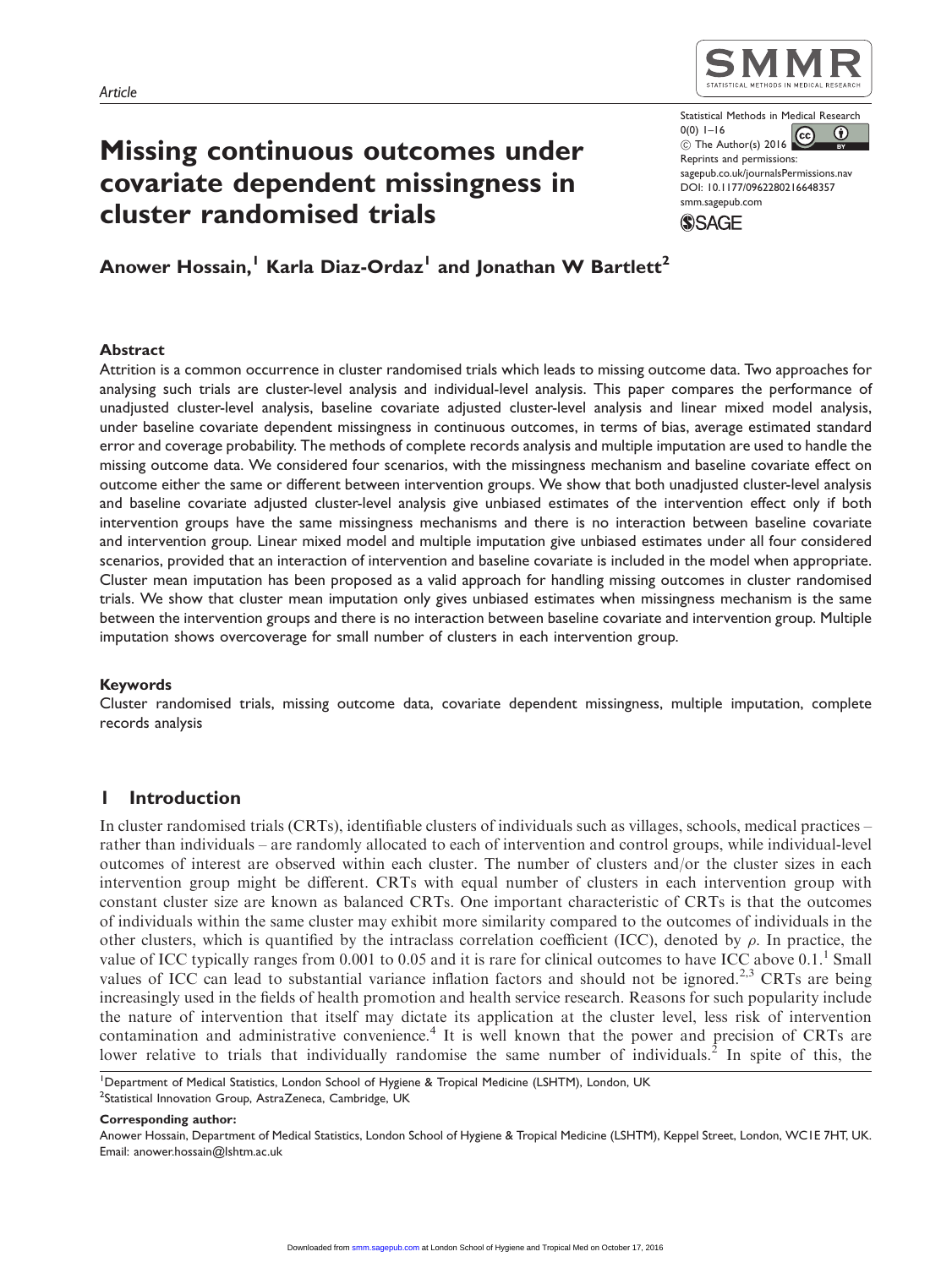advantages associated with CRTs are perceived by researchers to outweigh the potential loss of statistical power and precision in some situations.

Attrition is a common problem for CRTs, leading to missing outcome data. This not only reduces the statistical power of the study but may result in biased intervention effect estimates.<sup>5</sup> Handling missing data in CRTs is complicated by the fact that data are clustered. Inadequate handling of the missing data may result in misleading inferences.<sup>6</sup> A systematic review<sup>7</sup> revealed that, among all CRTs published in English in 2011, 72% of trials had missing values either in outcomes or in covariates or in both. Among them only 34% of CRTs reported how they handled missing data. One of the reasons may be that the methodological development for dealing with missing data in CRTs has been relatively slow in spite of the increasing popularity of CRTs. Cluster mean imputation has been suggested as a valid approach for handling missing outcome data in CRTs.<sup>8</sup>

The impact of missing data on estimation and inference of a parameter of interest depends on the missing data mechanism, the method used to handle the missing data, and the choice of statistical methods used for data analysis. In this paper, we study the validity of three analysis methods – unadjusted cluster-level analysis, adjusted cluster-level analysis and linear mixed model (LMM) – when there is missingness in the continuous outcome, and this missingness depends on baseline covariates, and conditional on these baseline covariates, not on the outcomes itself. We compare the performance of these methods on complete records and multiply imputed datasets. In addition, we investigate the validity of cluster mean imputation, as proposed by Taljaard et al., $\frac{8}{3}$  under the same missingness assumption.

This paper is organised as follows. Section 2 presents a brief review of the approaches to the analysis of CRTs with complete data. In Section 3, the assumed missingness mechanism for CRTs is described. Section 4 describes methods of handling missing data in CRTs. In Section 5, we investigate the validity of complete records analysis of CRTs. Section 6 describes a simulation study and presents the results. We conclude the study with some discussion in Section 7.

## 2 Analysis of CRTs with complete data

We begin by describing the two broad approaches to the analysis of CRTs in the absence of missing data. These are cluster-level analysis and individual-level analysis.

## 2.1 Cluster-level analysis

Cluster-level analysis can be done in two ways: unadjusted cluster-level analysis and baseline covariate adjusted cluster-level analysis. This approach can be explained as a two-stage process. In the first stage of unadjusted analysis, a relevant summary measure of outcomes is calculated for each cluster. Then, in the second stage, the cluster-specific summary measures of the control and intervention groups obtained in the first stage are compared using appropriate statistical methods. The most common one is the standard t-test for two independent samples (here referred to as cluster-level t-test) with degrees of freedom (DF) equal to the total number of clusters in the study minus two. The basis of using this test is that the resulting summary measures are statistically independent, which is a consequence of the clusters being independent of each other. In the case of baseline covariate adjusted analysis, an individual-level regression analysis is carried out at the first stage including all covariates as explanatory variables, except for the intervention indicator, and ignoring the clustering of the data.<sup>4,9</sup> The individual level residuals from the first-stage model are then used to calculate the cluster-specific summary measures for the control group and the intervention group, which are then compared using cluster-level t-test in the second stage of analysis to evaluate the intervention effect adjusted for baseline covariates. The main purposes of adjusting for baseline covariates are to increase the credibility of the trial findings by demonstrating that any observed intervention effect is not attributed to the possible imbalance between the intervention groups in term of baseline covariates and to improve the statistical power.<sup>10</sup>

#### 2.2 Individual-level analysis

In individual-level analysis, a regression model is fitted to the individual-level outcomes, allowing for the fact that observations within the same cluster are correlated. LMM is widely used as individual-level analysis for CRTs with continuous outcomes. The LMM takes into account between-cluster variability using cluster-level effects which are assumed to follow a specified probability distribution. The parameters of that distribution are estimated using maximum likelihood methods together with intervention effect and other covariates effects. Generalised estimating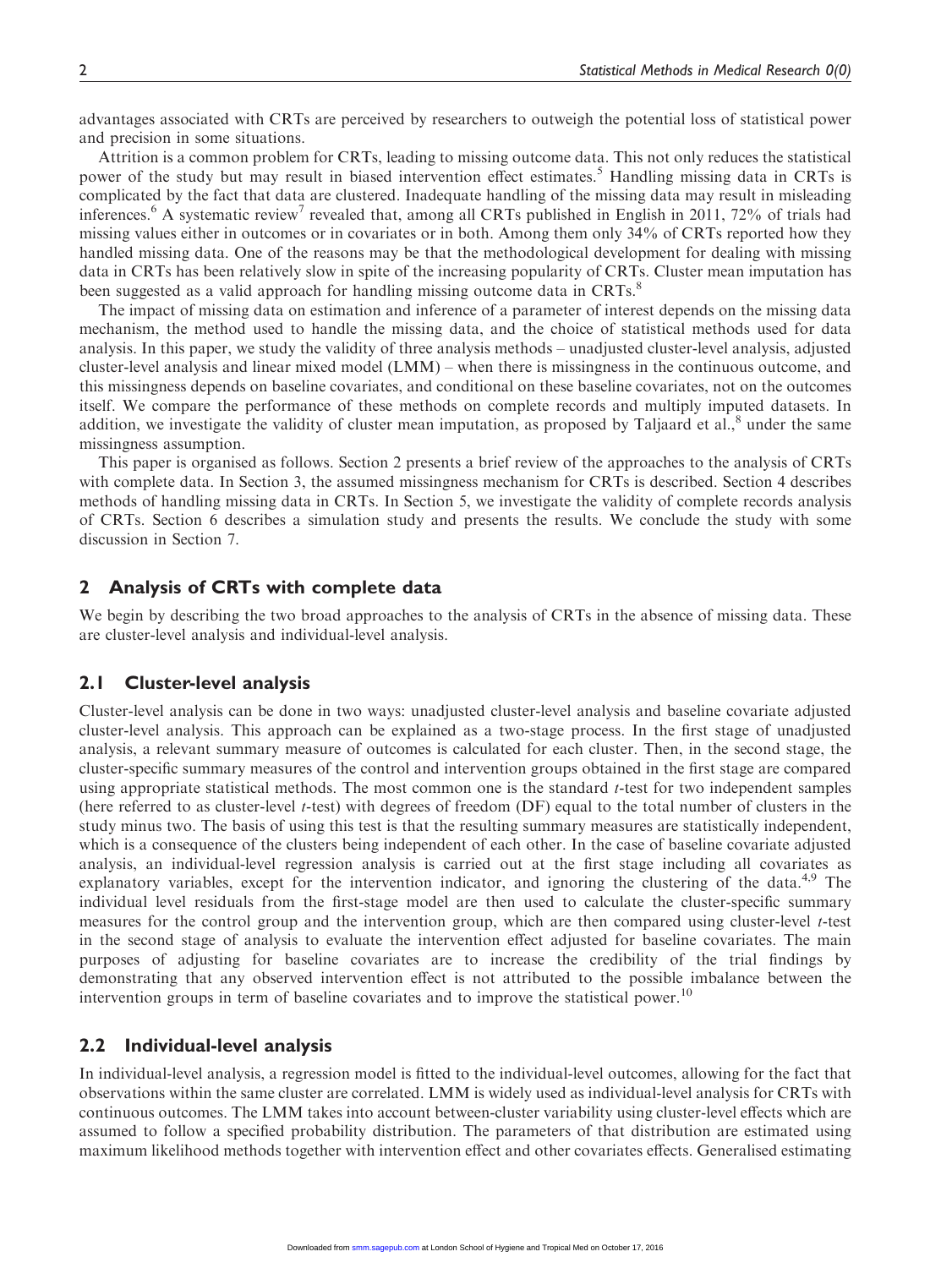equations are an alternative approach, but for continuous outcomes and an exchangeable correlation matrix, estimates are identical to those from LMM with a random intercept.<sup>11</sup>

The adjusted *t*-test, proposed by Donner and Klar,<sup>2</sup> is an alternative approach to test the intervention effect for quantitative outcomes, which involves calculating the mean of the individual outcome values in each intervention group. These means are then compared using a *t*-test in which the standard error (SE) is adjusted to account for the intracluster correlation. The adjusted  $t$ -test and the cluster-level  $t$ -test are identical for balanced CRTs.

## 3 Missingness mechanism assumptions for CRTs

In this paper, we will consider the common setting where the outcomes are continuous, and only outcomes are missing. In statistical analysis, if there are missing values, an assumption must be made about the missingness mechanism, which refers to the relationship between missingness and the underlying values of the variables in the data.<sup>12</sup> According to Rubin's framework,<sup>13</sup> a missingness mechanism can be classified as (i) missing completely at random (MCAR), where the probability of a value being missing is independent of the observed and unobserved data; (ii) missing at random (MAR), where conditioning on the observed data, the probability of a value being missing is independent of the unobserved data; and (iii) missing not at random (MNAR), where the probability of value being missing depends on both observed and unobserved data.

In CRTs, an assumption that may sometimes be plausible is that missingness in outcomes depends on covariates measured at baseline and conditional on these baseline covariates, not on the outcome itself. We refer to this as covariate dependent missingness (CDM). For example, blood pressure outcome data could be CDM if missingness in blood pressure measurement depends on covariates (e.g. age, BMI or weight), but given these, not on the blood pressure measurement itself. CDM is an example of a MAR mechanism when covariates are fully observed.

Let  $Y_{ijl}$  be a continuous outcome of interest for the *l*th  $(l = 1, 2, ..., m_{ij})$  individual in the *j*th  $(j = 1, 2, ..., k_i)$ cluster of the intervention group i  $(i = 1, 2)$ , where  $i = 1$  corresponds to control group and  $i = 2$  corresponds to intervention group. We assume that the  $Y_{ijl}$  follow a LMM given by

$$
Y_{ijl} = \alpha_i + \beta_i X_{ijl} + \delta_{ij} + \epsilon_{ijl} \tag{1}
$$

where  $\alpha_i$  is a constant for *i*th intervention group,  $X_{iil}$  is a baseline covariate value for (*ijl*)th individual,  $\beta_i$  is the effect of baseline covariate X on Y in intervention group i,  $\delta_{ij}$  is the  $(ij)$ th cluster effect and  $\epsilon_{ijl}$  is the individual error term. We also assume that the cluster effect  $(\delta_{ij})$  and the individual error  $(\epsilon_{ijl})$  are statistically independent, and  $E(\delta_{ij}) = 0$ ,  $Var(\delta_{ij}) = \sigma_b^2$  and  $E(\epsilon_{ijl}) = 0$ ,  $Var(\epsilon_{ijl}) = \sigma_w^2$ , where  $\sigma_b^2$  and  $\sigma_w^2$  are the between-cluster variance and within-cluster variance, respectively. Later we will sometimes make normality assumptions on these random effects/random errors. Suppose the baseline covariate X has mean  $\mu_x$ . Then

$$
E(\bar{Y}_i) = \alpha_i + \beta_i \mu_x = \mu_i
$$

where  $\bar{Y}_i = (1/k_i) \sum_{j=1}^{k_i} (1/m_{ij}) \sum_{l=1}^{m_{ij}} Y_{ijl} = (1/k_i) \sum_{j=1}^{k_i} \bar{Y}_{ij}$ . Here,  $\bar{Y}_i$  and  $\bar{Y}_{ij}$  are the mean outcome of the *i*th intervention group and the  $(ij)$ th cluster, respectively. With complete data, the cluster-level analysis estimate of the intervention effect, say  $\hat{\theta}$ , is then calculated as

$$
\hat{\theta} = \bar{Y}_1 - \bar{Y}_2
$$

With complete data, this estimator is unbiased for the true intervention effect, that is

$$
E(\hat{\theta}) = \mu_1 - \mu_2
$$

Suppose there are some missing values for outcome Y. Define a missing data indicator  $R_{ijl}$  such that

$$
R_{ijl} = \begin{cases} 1, & \text{if } Y_{ijl} \text{ is observed} \\ 0, & \text{if } Y_{ijl} \text{ is missing} \end{cases}
$$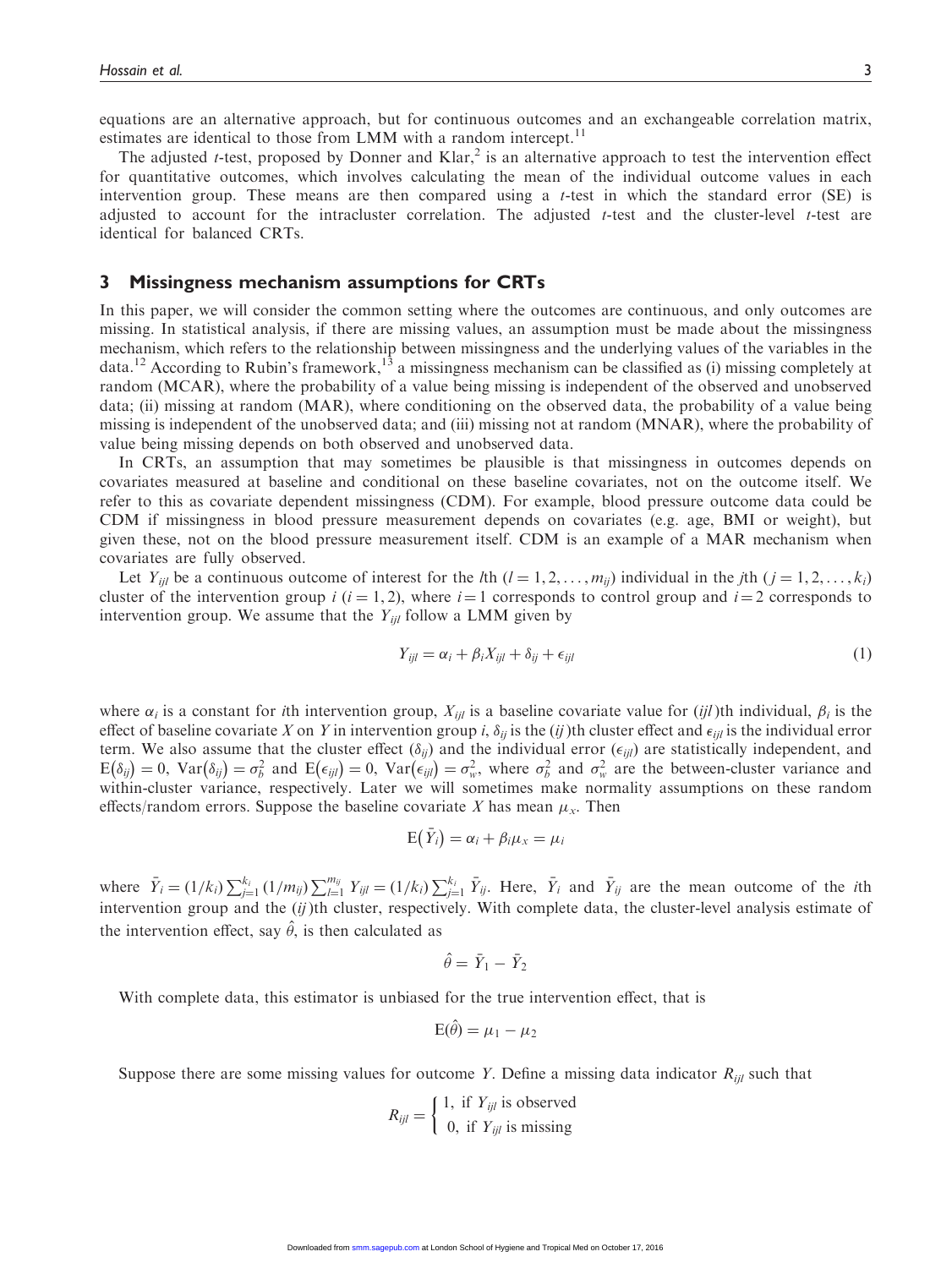Then  $\sum_{l=1}^{m_{ij}} R_{ijl}$  is the number of observed outcomes in the  $(ij)$ th cluster. The CDM assumption can then be expressed as

$$
P(R_{ijl}=0|\mathbf{Y}_{ij},\mathbf{X}_{ij})=P(R_{ijl}=0|X_{ijl})
$$

where  $Y_{ij} = (Y_{ij1}, Y_{ij2}, \ldots, Y_{ijm_{ij}})$  and  $X_{ij} = (X_{ij1}, X_{ij2}, \ldots, X_{ijm_{ij}})$  are the vectors of the outcomes and the baseline covariate values, respectively, in the  $(ij)$ th cluster. In other words, the missingness of the  $(ij)$ th individual's outcome  $Y_{iii}$  depends only on that individual's baseline covariate value  $X_{iil}$ .

## 4 Methods of handling missing data in CRTs

Common approaches for handling missing data in CRTs include complete records analysis (CRA), single imputation and multiple imputation (MI). This section describes these approaches. In this paper, we focused on CRA and MI since they are the most commonly used methods for handling missing data.

## 4.1 CRA

In CRA, often referred to as complete case analysis, only individuals with outcome observed are considered in the analysis, while individuals with missing outcome are excluded. It is widely used because of its simplicity and is usually the default method of most statistical packages. It is well known that CRA is valid if data are MCAR or if missingness is independent of the outcome, conditional on covariates.<sup>12</sup> Likelihood-based CRA is valid under MAR, if missingness is only in the outcome and all predictors of missingness are conditioned on in the model.<sup>12</sup> CRA is also valid under MNAR mechanisms where missingness in a covariate is dependent on the value of that covariate, but is conditionally independent of outcome.<sup>14,15</sup>

## 4.2 Single imputation

Single imputation imputes a single value for each missing outcome and creates a complete dataset. In general, single imputation is not recommended, since estimates of uncertainty are biased downwards, leading to anticonservative inferences. However, for CRTs two choices for single imputation are group mean imputation and cluster mean imputation.<sup>8</sup> In the first case, missing outcomes in each intervention group are replaced by the mean outcome calculated using complete records pooled across clusters of that group. This approach reduces the variability among the clusters means and, therefore, gives inflated Type I error.<sup>8</sup> In cluster mean imputation, missing outcomes in each cluster are replaced by the mean outcome calculated using complete records of that cluster. This approach has been suggested as a good approach for handling missing outcomes by Taljaard et al.<sup>8</sup> They showed that cluster mean imputation gives Type I error close to nominal level under MCAR, using adjusted t-test with balanced CRTs. However, under MAR or CDM, adjusted t-test with cluster mean imputation may not be valid. We note that, with balanced CRTs, the cluster-level  $t$ -test and the adjusted  $t$ -test are identical with cluster mean imputation since after imputation the cluster sizes become constant and the cluster means remain unchanged by the imputation. Consequently, our later results for the validity of cluster level t-test can also be applied to infer the validity of results after using cluster mean imputation. One additional problem with cluster mean imputation is that it distorts the estimates of between-cluster variability and within-cluster variability, which often are of interest.

## 4.3 MI

MI, first proposed by Rubin,<sup>16</sup> is a method of filling in the missing outcomes multiple times by simulating from an appropriate model. The aim of imputing multiple times is to allow for the uncertainty about the missing outcomes due to the fact that the imputed values are sampled draws for the missing outcomes. A sequence of  $Q$  imputed datasets is obtained by replacing each missing outcome by a set of  $Q \ge 2$  imputed values that are simulated from an appropriate distribution or model. Each of the  $Q$  datasets is then analysed as a completed dataset using a standard method. The results from the Q imputed datasets are then combined using Rubin's rules.<sup>16</sup> The combined inference is based on a t-distribution with DF given by

$$
v = (Q - 1)\left(1 + \frac{Q}{Q + 1}\frac{W_{\rm MI}}{B_{\rm MI}}\right)^2
$$
 (2)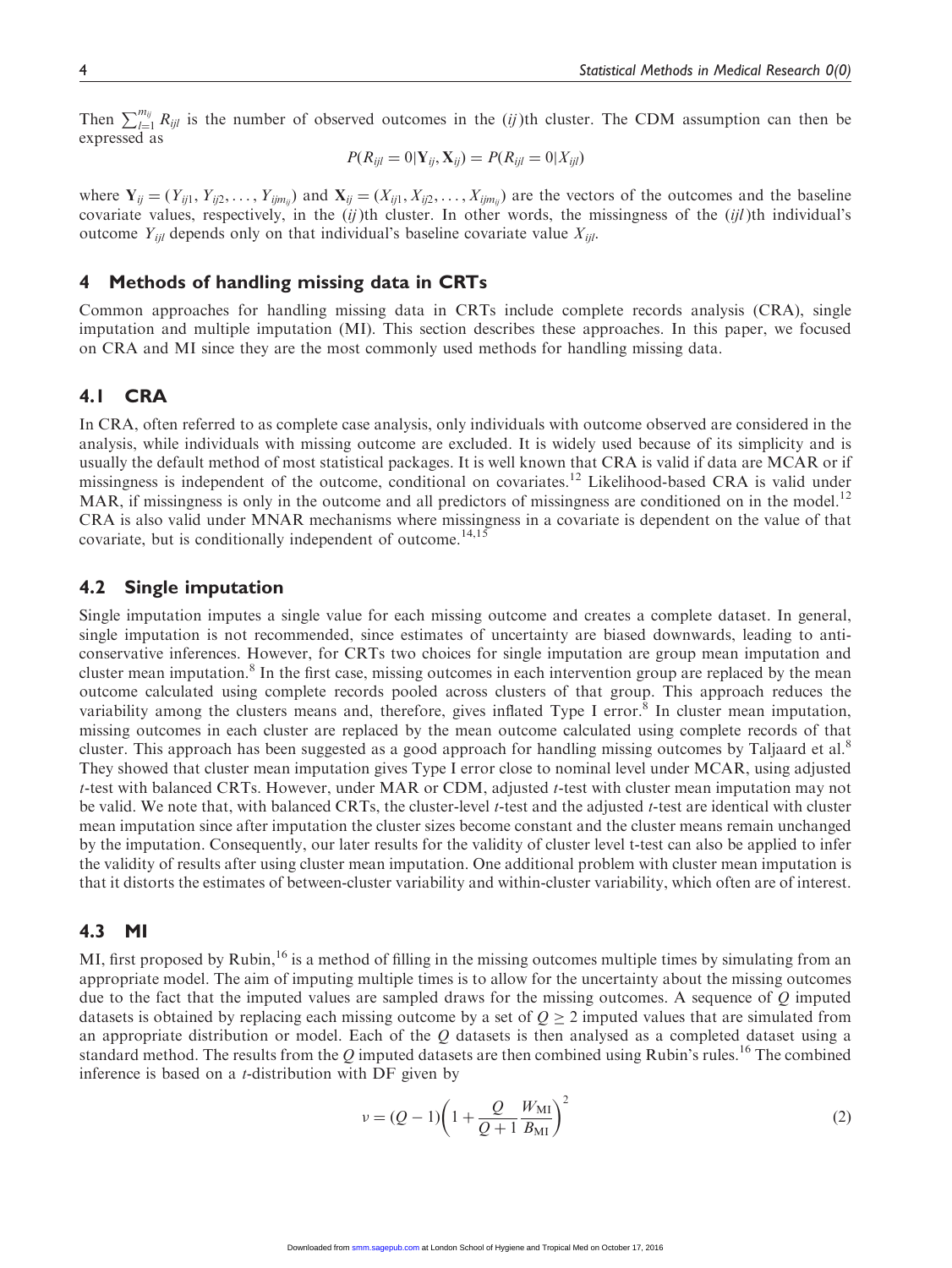where  $B_{\text{MI}}$  is the between-imputation variance and  $W_{\text{MI}}$  is the average within-imputation variance. This formula for DF is derived under the assumption that the complete data DF,  $v_{\text{com}}$ , is infinite.<sup>17</sup>

In CRTs,  $v_{\rm com}$  is usually small as it is based on the number of clusters in each intervention group rather than the number of individuals. For unadjusted cluster-level analysis and individual-level baseline covariate adjusted cluster-level analysis,  $v_{com}$  is calculated as  $k_1 + k_2 - 2$  for statistical inference using cluster-level *t*-test<sup>4</sup> and adjusted *t*-test.<sup>8</sup> An adjustment is made to the  $v_{com}$  to adjust for cluster-level baseline covariates using clusterlevel analysis. In this case, we reduce the complete data DF from  $v_{\text{com}} = k_1 + k_2 - 2$  to  $v_{\text{com}} = k_1 + k_2 - 2 - p$ , where  $p$  is the number of parameters corresponding to the cluster-level baseline covariates in the first-stage regression model.<sup>4</sup>

When  $v_{\rm com}$  is small and there is a modest proportion of missing data, the repeated-imputation DF,  $v$  (given in equation (2)), for reference *t*-distribution can be much higher than  $v_{com}$ , which is not appropriate.<sup>17</sup> In such a situation, a more appropriate DF,  $v_{\text{adj}}$ , proposed by Barnard and Rubin,<sup>17</sup> is calculated as

$$
\nu_{\text{adj}} = \left(\frac{1}{\nu} + \frac{1}{\hat{\nu}_{\text{obs}}}\right)^{-1} \leq \nu_{\text{com}} \tag{3}
$$

where

$$
\hat{\nu}_{\rm obs} = \left(1 + \frac{Q + 1}{Q} \frac{B_{\rm MI}}{W_{\rm MI}}\right)^{-1} \left(\frac{\nu_{\rm com} + 1}{\nu_{\rm com} + 3}\right) \nu_{\rm com} \tag{4}
$$

At least four different types of MI have been used in CRTs.<sup>7</sup> These are *standard* MI which ignores clustering, *fixed* effects MI which includes a fixed effect for each cluster in the imputation model, random effects MI where clustering is taken into account through random effects in the imputation model and within-cluster MI where standard MI is applied within each cluster. Andridge<sup>18</sup> showed, with balanced CRTs under MCAR and MAR missingness in a continuous outcome with a single covariate in addition to intervention indicator, that MI models that incorporate clustering using fixed effects for cluster can result in a serious overestimation of variance of group means and this overestimation is more serious for small cluster sizes and small ICCs. This overestimation of variance results in a decrease in power, which is particularly dangerous for CRTs which are often underpowered.<sup>18</sup> MI using random effects for cluster gave slight overestimation of variance of group means for very small values of  $\rho$ . Andridge also showed that using an MI model that ignores clustering can lead to severe underestimation of the MI variance for large values of  $\rho$  (>0.005). This underestimation of variance leads to inflated Type I error.

Taljaard et al.<sup>8</sup> examined the performance of MI in a simple setup considering balanced CRTs where there are no covariates except intervention indicator using standard regression imputation, which ignores clustering, and random effects MI which does account for intraclass correlation. They also considered the Approximate Bayesian Bootstrap (ABB) procedure, proposed by Rubin and Schenker,<sup>19</sup> as a non-parametric MI. In ABB, sampling from the posterior predictive distribution of missing data is approximated by first generating a set of plausible contributors drawn with replacement from the observed data, and then imputed values are drawn with replacement from the possible contributors. Two possible uses of ABB in CRTs are pooled ABB and withincluster ABB, where the set of possible contributors are sampled from all observed values across the clusters in each group or from observed values in the same cluster, respectively. They showed that none of these four MI procedures tend to yield better power compared to the power of adjusted t-test using no imputation and cluster mean imputation under MCAR.

We note that in the case of missing outcome under MAR for individually randomised trials, Groenwold et al.<sup>20</sup> showed that CRA with covariate adjustment and MI give similar estimates so long as the same set of predictors of missingness is used. It can be anticipated that similar result holds for CRTs. An obvious advantage of CRA over MI is that it is much easier to apply, and therefore in situations where they are equivalent, CRA is clearly preferable.

#### 5 Validity of CRA of CRTs

In this section, we describe the unadjusted cluster-level analysis, baseline covariate adjusted cluster-level analysis and LMM analysis methods using complete records, and derive conditions under which they give valid inferences under the CDM assumption.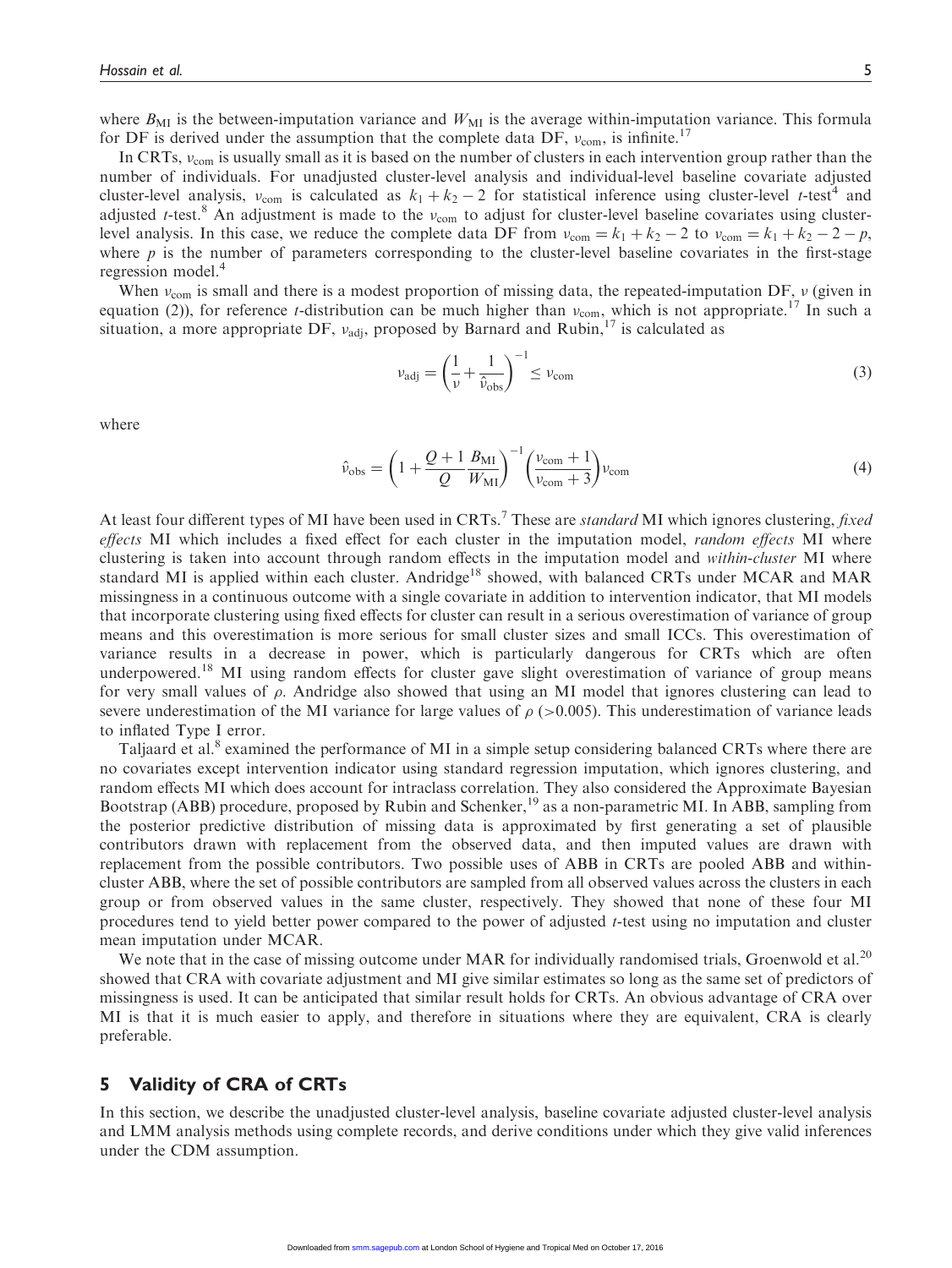#### 5.1 Unadjusted cluster-level analysis using complete records

The mean of the observed outcomes in the ith intervention group can be calculated as

$$
\bar{Y}_i^{\text{obs}} = \frac{1}{k_i} \sum_{j=1}^{k_i} \bar{Y}_{ij}^{\text{obs}}
$$

where  $\bar{Y}_{ij}^{\text{obs}} = (1/\sum_{l=1}^{m_{ij}} R_{ijl}) \sum_{l=1}^{m_{ij}} R_{ijl} Y_{ijl}$  is the observed mean of  $(ij)$  th cluster. The estimate of intervention effect is given by

$$
\hat{\theta}^{\text{obs}} = \bar{Y}_1^{\text{obs}} - \bar{Y}_2^{\text{obs}} \tag{5}
$$

In Appendix 1, we show that

$$
E(\hat{\theta}^{\text{obs}}) = \mu_1 - \mu_2 + \beta_1(\mu_{x11} - \mu_x) - \beta_2(\mu_{x21} - \mu_x)
$$
(6)

and

$$
Var\left(\hat{\theta}^{obs}\right) = \sum_{i=1}^{2} \frac{1}{k_i} \left(\beta_i^2 \sigma_{\bar{x}_{i1}}^2 + \sigma_b^2 + \frac{\sigma_w^2}{\eta_i}\right)
$$
(7)

where  $\mu_{xil}$  is true mean of the baseline covariate X in the *i*th intervention group among those individuals with observed outcomes,  $\sigma_{\bar{x}_i}^2$  is the variance of the cluster-specific means of X among those with observed outcomes and  $1/\eta_i = E(1/\sum_l R_{ijl})$ . From equation (6), it follows that the unadjusted cluster-level analysis using CRA will be unbiased if

$$
\beta_1(\mu_{x11} - \mu_x) = \beta_2(\mu_{x21} - \mu_x), \text{ or equivalently, } \frac{\beta_1}{\beta_2} = \frac{\mu_{x21} - \mu_x}{\mu_{x11} - \mu_x}
$$
(8)

A sufficient condition for equation (8) to hold is that  $\beta_1 = \beta_2$  (i.e. there is no interaction between baseline covariate and intervention group in the outcome model) and that the missingness mechanisms are the same in the two intervention groups, so that  $\mu_{x11} = \mu_{x21}$ . It can also be seen from equation (6) that, when there is no missing data,  $\mu_{x11} = \mu_{x21} = \mu_x$ , and hence the unadjusted cluster-level analysis results in unbiased estimates of intervention effects even when  $\beta_1 \neq \beta_2$ .

#### 5.2 Adjusted cluster-level analysis using complete records

Recall that the first step of the adjusted cluster-level analysis involves fitting a regression model for Y with X as covariate, but ignoring the intervention indicator and clustering of the data. The residual  $\hat{\epsilon}_{ii}$  is then given by

$$
\hat{\epsilon}_{ijl} = Y_{ijl} - \hat{Y}_{ijl}
$$

where  $Y_{ijl} = \gamma + \lambda X_{ijl}$  is the predicted outcome for the  $(ijl)$ th individual based on the first-stage model fit. The mean of the observed residuals of the ith group is given by

$$
\bar{\hat{\epsilon}}_{i}^{\text{obs}} = \frac{1}{k_i} \sum_{j=1}^{k_i} \bar{\hat{\epsilon}}_{ij}^{\text{obs}}
$$

where  $\bar{\hat{\epsilon}}_{ij}^{\text{obs}} = 1/(\sum_{l=1}^{m_{ij}} R_{ijl}) \sum_{l=1}^{m_{ij}} R_{ijl} \hat{\epsilon}_{ijl}$  is the mean of observed residuals of the  $(ij)$ th cluster. The baseline covariate adjusted estimator of intervention effect is given by

$$
\hat{\theta}_{\text{adj}}^{\text{obs}} = \bar{\hat{\epsilon}}_1^{\text{obs}} - \bar{\hat{\epsilon}}_2^{\text{obs}} \tag{9}
$$

We show in Appendix 2 that

$$
E(\hat{\theta}_{\text{adj}}^{\text{obs}}) = \mu_1 - \mu_2 + \beta_1(\mu_{x11} - \mu_x) - \beta_2(\mu_{x21} - \mu_x) + \lambda(\mu_{x21} - \mu_{x11})
$$
(10)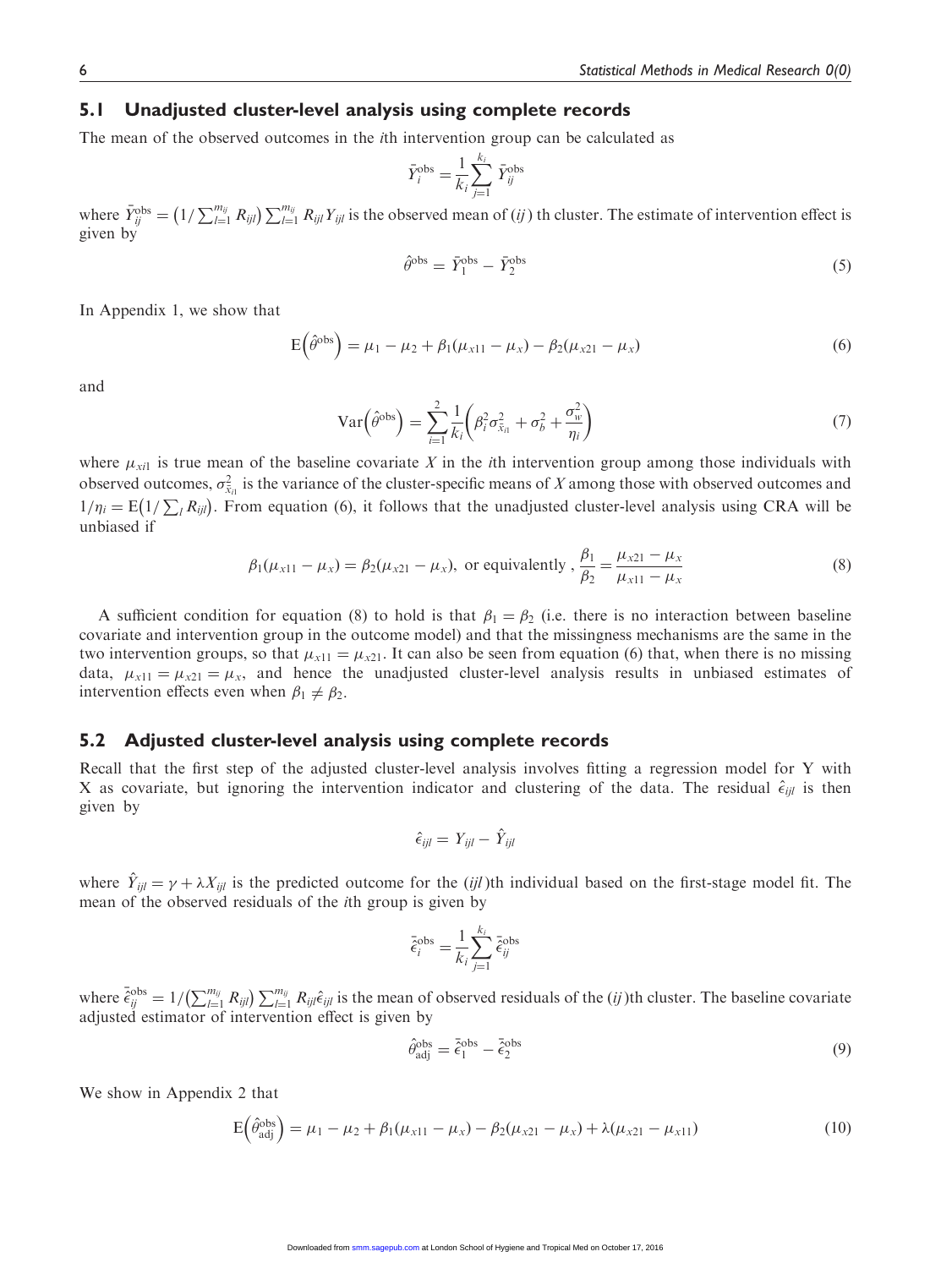Hence, the estimator (9) will be unbiased if (i)  $\beta_1 = \beta_2$  and  $\mu_{x11} = \mu_{x21}$ , or if (ii)  $\lambda = \beta_1 = \beta_2$ . Equation (10) is derived (see Appendix 2) assuming fixed values of  $\gamma$  and  $\lambda$  instead of their estimates. In practice,  $\gamma$  and  $\lambda$  are unknown and must be estimated by fitting the first-stage regression model for the observed outcomes. We are not worried about the estimate of the intercept parameter  $\gamma$  since the expression (10) is independent of  $\gamma$ . If  $\lambda$  is estimated consistently, then  $\hat{\theta}_{\text{adj}}^{\text{obs}}$  will be a consistent estimator of intervention effect when in truth  $\lambda = \beta_1 = \beta_2$ . The estimator of  $\lambda$ , say  $\hat{\lambda}$ , is calculated using complete records and will be unbiased (and therefore consistent) if  $R_{iii} \perp Y_{ii} | X_{ii}$ . This is true only when the two intervention groups have the same missingness mechanisms and have the same baseline covariate effects on outcome in the outcome model. Therefore, assuming CDM, the baseline covariate adjusted cluster-level analysis is consistent only if the two intervention groups have the same covariate effects on outcome in the outcome model and the same missingness mechanisms. We also note that with no missing data  $\mu_{x11} = \mu_{x21} = \mu_x$ , hence, equation (10) guarantees that the adjusted cluster-level analysis, which assumes that the covariate effect on outcome is the same in both groups, is unbiased, regardless of whether the covariate effect is the same in the intervention groups.

The variance of the estimator (9) can be written as (see Appendix 2 for derivation)

$$
Var\left(\hat{\theta}_{adj}^{obs}\right) = \sum_{i=1}^{2} \frac{1}{k_i} \left( (\beta_i - \lambda)^2 \sigma_{\bar{x}_{i1}}^2 + \sigma_b^2 + \frac{\sigma_w^2}{\eta_i} \right)
$$
(11)

This shows that when  $\beta_1 = \beta_2$  and the missingness mechanisms are the same in the two intervention groups, in order for the estimator (55) to have minimum variance one should replace the unknown  $\lambda$  by an estimate of  $\beta_1 = \beta_2 = \beta$ .

#### 5.3 LMM using complete records

Let Z be the intervention indicator which is zero for control group and is one for intervention group. When it is assumed that the two intervention groups have the same covariate effects on outcome, we fit a LMM with fixed effects of X and Z, and a random effect for cluster. Then the estimate of the coefficient of Z will be the estimated intervention effect accounting for X.

If one thinks that the baseline covariate effects on outcome could be different in the two intervention groups and there are missing outcome values, an interaction of  $X$  and  $Z$  must be included in the model. This implies that the intervention effect varies with X. Then the estimate of the intervention effect at the mean value of X is an estimate of the average intervention effect. Let  $X^*$  denote the empirically centred variable  $X - \bar{X}$ , where  $\bar{X}$  is the mean of X calculated using data from all individuals. If the baseline covariate effects on outcome are assumed to be different in the two groups, we fit a LMM, using complete records, with fixed effects of  $X^*$ , Z and their interaction, and a random effect for cluster. The estimate of the coefficient of Z will then be the estimated average intervention effect. One may need to account for the centring step in the variance estimation. We will investigate in the simulations whether ignoring this has any negative impact on CI coverage.

In the general theory of LMM, the variances of the fixed effects parameter estimates, which are calculated based on their asymptotic distributions, are known to be underestimated for small sample sizes.<sup>21</sup> In this paper, we used quantiles from *t*-distribution with DF  $k_1 + k_2 - 2$  rather than the quantiles form the standard normal distribution to construct the confidence interval for the intervention effect, as this has been used in other papers for individuallevel analysis using mixed models for CRTs.<sup>22,23</sup>

#### 6 Simulation study

A simulation study was conducted to investigate the performance of unadjusted cluster-level analysis, baseline covariate adjusted cluster-level analysis and LMM using CRA under baseline CDM in outcomes. We also investigated whether there is any gain using MI over CRA. The average estimate of intervention effect, its average estimated SE and coverage probability were calculated and compared. We considered balanced CRTs, where the two intervention groups have equal number of clusters  $(k_i = k)$  and constant cluster size  $(m_{ij} = m)$ .

#### 6.1 Data generation and analysis

For each individual in the study a single covariate value X was generated independently as  $X \sim N(0, 1)$ . Since  $\sigma_x^2 = 1$ , we can write the coefficient of X in equation (1) as  $\beta_i = \tau_i \sigma_y$ , where  $\sigma_y^2$  is the total variance of Y within each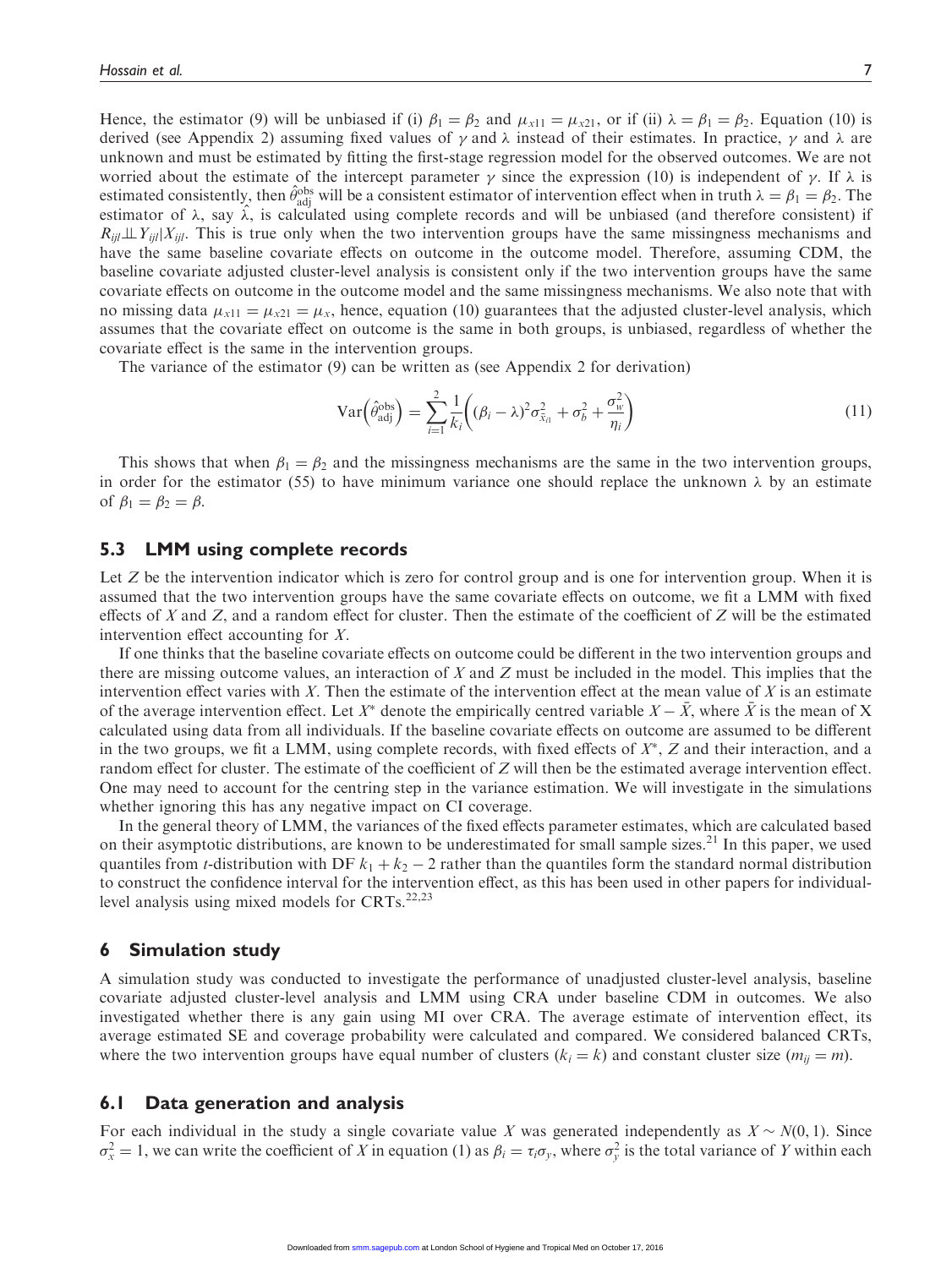intervention group and  $\tau_i$  is the correlation coefficient between Y and X in intervention group i. We fixed  $\sigma_y^2 = 100$ ,  $\alpha_1 = 20$  and  $\alpha_2 = 25$ . Then the outcome Y was generated using the model

$$
Y_{ijl} = \alpha_i + \tau_i \sigma_y X_{ijl} + \delta_{ij} + \epsilon_{ijl}
$$

where  $\delta_{ij} \sim N(0, \rho \sigma_y^2)$  and  $\epsilon_{ijl} \sim N(0, (1 - \tau_i^2 - \rho) \sigma_y^2)$ . We chose the cluster size  $m = 30$  for each cluster. Parameters that were varied in generating the data include the number of clusters in each group,  $k = (5, 10, 20, 30)$  and the unconditional ICC,  $\rho = (0.001, 0.05, 0.1)$ . The missing data indicators  $R_{ijl}$  under CDM assumption were generated, independently for each individual, according to a logistic regression model

$$
logit(R_{ijl}=0|\mathbf{Y}_{ij},\mathbf{X}_{ij})=\phi_{i0}+\phi_{i1}X_{ijl}
$$

The intercept  $\phi_{i0}$  and slope  $\phi_{i1}$  were chosen so that  $E_{jl} (R_{ijl}) = p_i$ , where  $p_i$  is the desired proportion of observed values in intervention group i. The degree of correlation between missingness and baseline covariate depends on the value of  $\phi_{i1}$ . We used  $\phi_{11} = \phi_{21} = 1$ , which gives the odds ratio for having a missing outcome (Y) is 2.72 associated with a one unit increase in the covariate  $(X)$  value. Missing data indicators were then imposed to each generated complete data to get the incomplete data.

Four possible scenarios were considered:

- (1)  $\phi_{10} = \phi_{20} = -1$  and  $\tau_1 = \tau_2 = 0.5$ : missingness mechanism is the same between the intervention groups and there is no interaction between intervention group and baseline covariate in the outcome model.
- (2)  $\phi_{10} = -1$ ,  $\phi_{20} = 0.5$  and  $\tau_1 = \tau_2 = 0.5$ : missingness mechanism is different between the intervention groups and there is no interaction between intervention group and baseline covariate in the outcome model.
- (3)  $\phi_{10} = \phi_{20} = -1$  and  $\tau_1 = 0.4$ ,  $\tau_2 = 0.6$ : missingness mechanism is the same between the intervention groups and there is an interaction between intervention group and baseline covariate in the outcome model.
- (4)  $\phi_{10} = -1$ ,  $\phi_{20} = 0.5$  and  $\tau_1 = 0.4$ ,  $\tau_2 = 0.6$ : missingness mechanism is different between the intervention groups and there is an interaction between intervention group and baseline covariate in the outcome model.

In the first and third scenarios, there was 30% missing outcomes in both the intervention groups. In the second and fourth scenarios, there was 30% missing outcomes in the control group and 60% missing outcomes in the intervention group. Each generated incomplete dataset was then analysed using unadjusted cluster-level analysis, baseline covariate adjusted cluster-level analysis and LMM using complete records. We included the interaction between intervention and covariate into the LMM in the third and fourth scenarios, where the two intervention groups have different covariate effects on outcome in the data-generating model for outcome.

The R package jomo<sup>24</sup> was used to multiply impute each generated incomplete dataset using MI with number of imputations 20. A random intercept LMM was used as the imputation model so that the imputation model was correctly specified. We used 200 burn-in iterations and 10 iterations between two successive draws after examining, respectively, the convergence of the posterior distributions of the parameters estimates of the imputation model and the plots of their autocorrelation functions. The completed datasets were then analysed using LMM. An interaction between intervention and baseline covariate was included in both the imputation model and the analysis model when the two intervention groups have different covariate effects on outcome in the datagenerating model. We always used restricted maximum likelihood estimation method to fit the LMM. The Wald *t*-test with adjusted DF, given in equation (3), with  $v_{com} = 2(k - 1)$  was used to test the null hypothesis of intervention effect. We had maximum 50 convergence warnings in 10,000 simulations when LMM was fitted using the R package lme4. $^{25}$ 

## 6.2 Results

Empirical average estimates of intervention effect, average estimated SEs and coverage probabilities of nominal 95% confidence interval over 10,000 simulation runs for each of the four scenarios are presented in Tables 1 to 4, respectively.

When the missingness mechanism is the same between the intervention groups and there is no interaction between intervention and baseline covariate in the outcome model, both the unadjusted and adjusted clusterlevel analyses gave unbiased estimates of intervention effect with coverage probabilities very close to the nominal level (see Table 1). However, these two methods gave biased estimates of intervention effect if the two intervention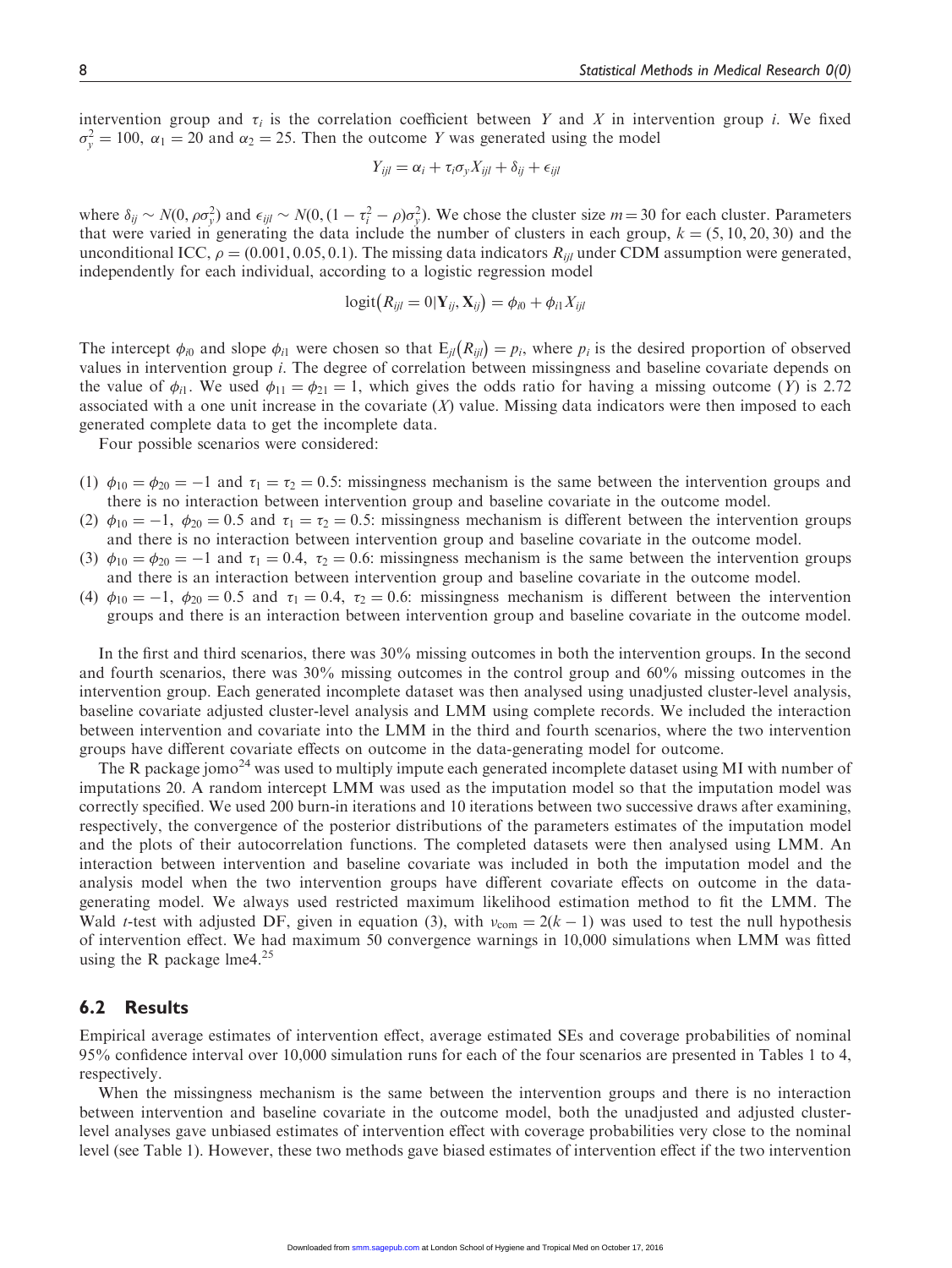|        | average estimated SEs and coverage probabilities of nominal 95% confidence interval over 10,000 simulation runs for unadjusted<br>cluster-level analysis (CL(unadj)), baseline covariate adjusted cluster-level analysis (CL(adj)) and linear mixed model (LMM), using CRA<br>and MI. Monte Carlo errors for average estimates and average estimated SEs are all less than 0.023 and 0.016, respectively. The true<br>value of the intervention effect is 5. |                  |         |            |      |                      |         |            |      |              |         |            |      |
|--------|--------------------------------------------------------------------------------------------------------------------------------------------------------------------------------------------------------------------------------------------------------------------------------------------------------------------------------------------------------------------------------------------------------------------------------------------------------------|------------------|---------|------------|------|----------------------|---------|------------|------|--------------|---------|------------|------|
| $\rho$ | k                                                                                                                                                                                                                                                                                                                                                                                                                                                            | Average Estimate |         |            |      | Average estimated SE |         |            |      | Coverage (%) |         |            |      |
|        |                                                                                                                                                                                                                                                                                                                                                                                                                                                              | CL(unadj)        | CL(adj) | <b>LMM</b> | MI   | CL(unadj)            | CL(adj) | <b>LMM</b> | MI   | CL(unadj)    | CL(adj) | <b>LMM</b> | MI   |
| 0.1    | 5                                                                                                                                                                                                                                                                                                                                                                                                                                                            | 4.98             | 4.99    | 4.99       | 4.98 | 2.31                 | 2.21    | 2.23       | 2.19 | 95.2         | 95.1    | 95.2       | 96.3 |
|        | 10                                                                                                                                                                                                                                                                                                                                                                                                                                                           | 5.01             | 4.98    | 5.00       | 4.99 | 1.66                 | 1.59    | 1.60       | 1.59 | 95.1         | 95.3    | 95.3       | 95.5 |
|        | 20                                                                                                                                                                                                                                                                                                                                                                                                                                                           | 4.99             | 4.99    | 4.99       | 4.99 | 1.18                 | 1.14    | 1.14       | 1.14 | 94.9         | 95.0    | 94.9       | 94.8 |
|        | 30                                                                                                                                                                                                                                                                                                                                                                                                                                                           | 5.01             | 5.00    | 5.01       | 5.01 | 0.97                 | 0.93    | 0.93       | 0.93 | 95.0         | 95.0    | 94.9       | 95.0 |
| 0.05   | 5.                                                                                                                                                                                                                                                                                                                                                                                                                                                           | 5.00             | 4.98    | 5.00       | 5.00 | 1.88                 | 1.76    | 1.78       | 1.76 | 95.2         | 95.1    | 95.6       | 96.2 |
|        | 10                                                                                                                                                                                                                                                                                                                                                                                                                                                           | 5.01             | 5.00    | 5.01       | 5.01 | 1.35                 | I.28    | 1.28       | 1.26 | 95.1         | 95.2    | 95.1       | 95.4 |
|        | 20                                                                                                                                                                                                                                                                                                                                                                                                                                                           | 5.01             | 5.00    | 5.01       | 5.01 | 0.96                 | 0.91    | 0.91       | 0.90 | 95.0         | 95.0    | 95.1       | 95.0 |
|        | 30                                                                                                                                                                                                                                                                                                                                                                                                                                                           | 4.99             | 4.99    | 4.99       | 4.99 | 0.79                 | 0.75    | 0.74       | 0.74 | 95.0         | 95.0    | 95.0       | 95.0 |

0.001 5 4.98 4.98 4.99 4.99 1.34 1.18 1.31 1.35 95.2 95.1 96.2 99.6 10 5.01 5.00 5.01 5.01 0.96 0.85 0.90 0.93 95.1 95.1 96.8 97.8 20 4.99 4.99 5.00 5.00 0.69 0.61 0.63 0.64 94.8 94.9 96.2 96.7 30 5.00 5.00 5.00 5.00 0.56 0.50 0.51 0.52 95.1 95.3 96.2 96.8

Table 1. Simulation results-missingness mechanism is the same between the intervention groups and there is no interaction between intervention and baseline covariate in the data-generating model for outcome. Empirical average estimates of intervention effect, average estimated SEs and coverage probabilities of nominal 95% confidence interval over 10,000 simulation runs for unadjusted

Table 2. Simulation results-missingness mechanism is different between the intervention groups and there is no interaction between intervention and baseline covariate in the data-generating model for outcome. Empirical average estimates of intervention effect, average estimated SEs and coverage probabilities of nominal 95% confidence interval over 10,000 simulation runs for unadjusted cluster-level analysis (CL(unadj)), baseline covariate adjusted cluster-level analysis (CL(adj)) and linear mixed model (LMM), using CRA and MI. Monte Carlo errors for average estimates and average estimated SEs are all less than 0.025 and 0.017, respectively. The true value of the intervention effect is 5.

| $\rho$ | k  | Average Estimate |         |            |      | Average estimated SE |         |            |      | Coverage (%) |         |            |      |
|--------|----|------------------|---------|------------|------|----------------------|---------|------------|------|--------------|---------|------------|------|
|        |    | CL(unadj)        | CL(adj) | <b>LMM</b> | MI   | CL(unadj)            | CL(Adj) | <b>LMM</b> | MI   | CL(unadi)    | CL(Adj) | <b>LMM</b> | MI   |
| 0.1    | 5  | 3.83             | 4.94    | 5.01       | 5.01 | 2.44                 | 2.32    | 2.34       | 2.28 | 93.2         | 95.1    | 95.2       | 97.0 |
|        | 10 | 3.81             | 4.94    | 5.03       | 5.03 | 1.76                 | 67. ا   | 1.68       | 1.66 | 89.9         | 95.4    | 95.2       | 95.5 |
|        | 20 | 3.78             | 4.91    | 5.00       | 4.99 | 1.25                 | I.I9    | 1.19       | 1.19 | 84.2         | 94.9    | 94.8       | 94.8 |
|        | 30 | 3.79             | 4.93    | 5.01       | 5.01 | 1.02                 | 0.98    | 0.98       | 0.98 | 79.I         | 95.4    | 95.3       | 95.4 |
| 0.05   | 5  | 3.77             | 4.90    | 4.98       | 4.98 | 2.04                 | 90.ا    | l.94       | 1.92 | 91.7         | 94.9    | 95.7       | 98.3 |
|        | 10 | 3.78             | 4.90    | 5.00       | 4.99 | 1.48                 | I.38    | l.38       | 1.36 | 87.5         | 95.0    | 95.0       | 95.8 |
|        | 20 | 3.76             | 4.92    | 4.98       | 4.98 | 1.05                 | 0.98    | 0.98       | 0.97 | 79.4         | 95.2    | 95.1       | 95.1 |
|        | 30 | 3.77             | 4.92    | 4.99       | 4.99 | 0.86                 | 0.80    | 0.80       | 0.80 | 70.7         | 94.8    | 94.6       | 94.7 |
| 0.001  | 5  | 3.77             | 4.89    | 5.00       | 5.00 | 1.58                 | l.39    | 1.54       | 1.60 | 89.4         | 95.1    | 98.3       | 99.7 |
|        | 10 | 3.76             | 4.89    | 4.99       | 4.98 | 1.14                 | 1.01    | 06. ا      | 1.10 | 82.1         | 95.0    | 97.3       | 98.5 |
|        | 20 | 3.78             | 4.91    | 5.00       | 5.00 | 0.81                 | 0.72    | 0.74       | 0.76 | 68.8         | 95.2    | 96.4       | 97.3 |
|        | 30 | 3.78             | 4.92    | 5.00       | 5.00 | 0.66                 | 0.59    | 0.60       | 0.61 | 56.1         | 94.9    | 95.8       | 96.5 |

groups had either different missingness mechanisms or there was an interaction between intervention and covariate in the outcome model or both (see Tables 2 to 4). In scenario 2, (two-stage) adjusted cluster-level analysis was very slightly downwardly biased (see Table 2). Under scenario 2, the two intervention groups have the same covariate effects  $(\beta_1 = \beta_2)$  but the missingness mechanism is different between the intervention groups, implying  $\mu_{x11} \neq \mu_{x21}$ . However, although  $R_{ijl} \perp Y_{ijl} | X_{ijl}, Z_i, R_{ijl} \perp Y_{ijl} | X_{ijl},$  where  $Z_i$  is the intervention indicator. Therefore, the estimate of regression coefficient  $(\lambda)$  of the first-stage analysis using CRA was biased as the regression model was fitted without considering  $Z_i$ , the intervention indicator. Consequently, the second-stage analysis gave slightly biased estimates of intervention effect. These results support our derived conditions explained in Sections 5.1 and 5.2, respectively, for unadjusted and adjusted cluster-level analyses to be unbiased using CRA, where we showed that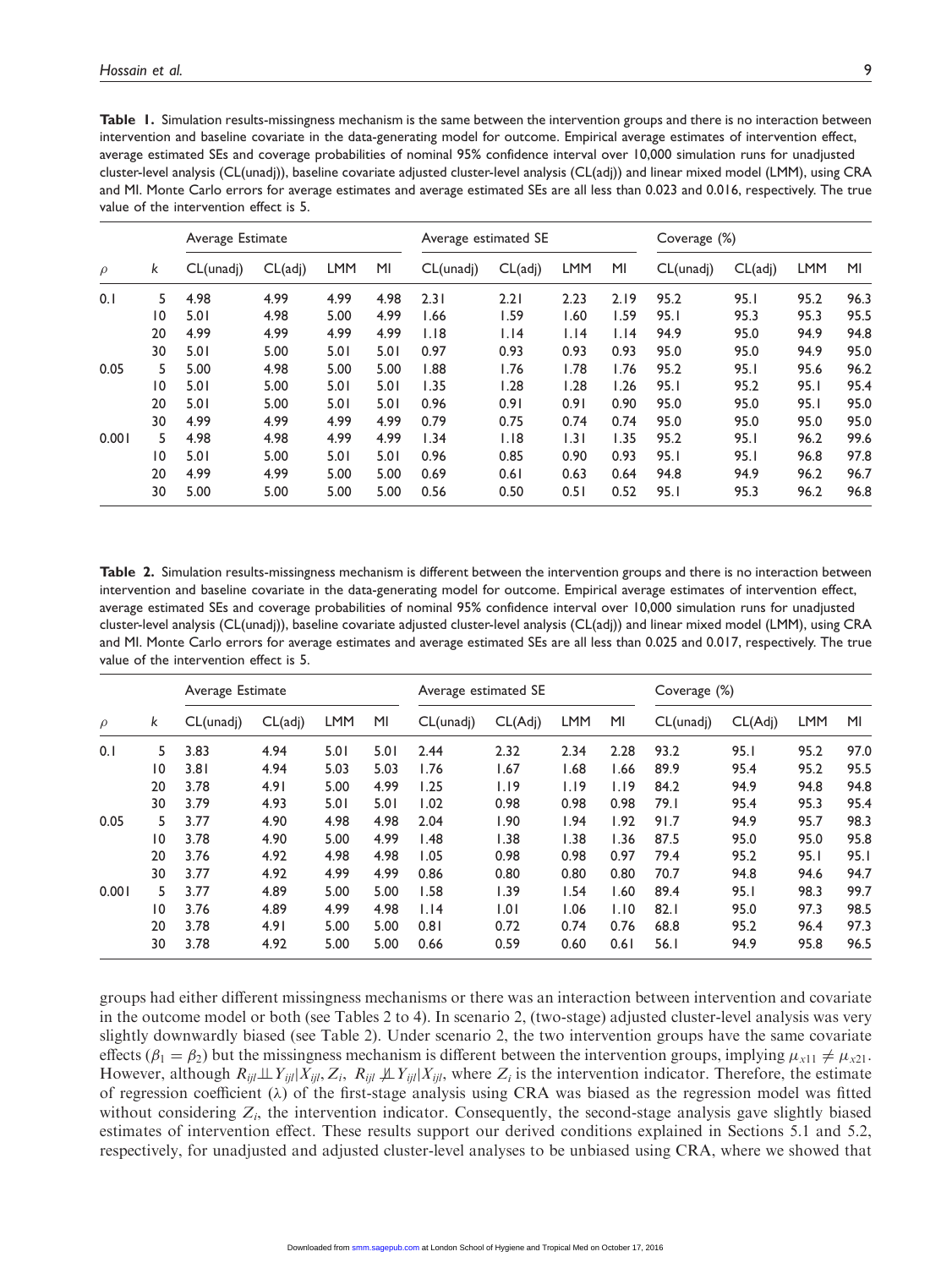Table 3. Simulation results-missingness mechanism is the same between the intervention groups and there is an interaction between intervention and baseline covariate in the data-generating model for outcome. Empirical average estimates of intervention effect, average estimated SEs and coverage probabilities of nominal 95% confidence interval over 10,000 simulation runs for unadjusted cluster-level analysis (CL(unadj)), baseline covariate adjusted cluster-level analysis (CL(adj)) and linear mixed model (LMM), using CRA and MI. Monte Carlo errors for average estimates and average estimated SEs are all less than 0.024 and 0.016, respectively. The true value of the intervention effect is 5.

| $\rho$ | k               | Average Estimate |         |            |      | Average estimated SE |         |            |      | Coverage (%) |         |            |      |
|--------|-----------------|------------------|---------|------------|------|----------------------|---------|------------|------|--------------|---------|------------|------|
|        |                 | CL(unadj)        | CL(adj) | <b>LMM</b> | MI   | CL(unadi)            | CL(Adj) | <b>LMM</b> | MI   | CL(unadi)    | CL(Adj) | <b>LMM</b> | MI   |
| 0.1    | 5               | 4.46             | 4.44    | 4.97       | 4.97 | 2.31                 | 2.22    | 2.25       | 2.22 | 94.3         | 94.3    | 95.0       | 96.4 |
|        | 10              | 4.50             | 4.49    | 5.01       | 5.02 | 1.66                 | 1.59    | 1.61       | 1.60 | 93.7         | 93.6    | 94.7       | 94.8 |
|        | 20              | 4.48             | 4.48    | 5.00       | 5.00 | 1.19                 | 1.14    | 1.15       | 1.15 | 92.5         | 92.6    | 94.9       | 94.9 |
|        | 30              | 4.49             | 4.49    | 5.00       | 5.00 | 0.97                 | 0.93    | 0.94       | 0.94 | 91.3         | 91.2    | 94.7       | 94.7 |
| 0.05   | 5               | 4.45             | 4.43    | 4.96       | 4.97 | 1.88                 | 1.76    | .8         | 1.80 | 94.0         | 93.7    | 95.3       | 97.I |
|        | $\overline{10}$ | 4.51             | 4.49    | 5.01       | 5.01 | 1.36                 | 1.28    | 1.30       | 1.29 | 93.7         | 93.4    | 95.0       | 95.5 |
|        | 20              | 4.50             | 4.50    | 5.01       | 5.01 | 0.97                 | 0.91    | 0.92       | 0.92 | 91.9         | 91.6    | 94.8       | 94.8 |
|        | 30              | 4.50             | 4.50    | 5.01       | 5.01 | 0.79                 | 0.75    | 0.76       | 0.75 | 90.4         | 89.8    | 94.6       | 94.6 |
| 0.001  | 5               | 4.48             | 4.46    | 4.99       | 4.99 | 1.34                 | 1.18    | 1.35       | 1.39 | 93.4         | 93.5    | 98.I       | 99.4 |
|        | 10              | 4.50             | 4.49    | 5.02       | 5.01 | 0.96                 | 0.85    | 0.93       | 0.96 | 92.3         | 91.6    | 96.9       | 97.9 |
|        | 20              | 4.49             | 4.49    | 5.00       | 5.00 | 0.69                 | 0.61    | 0.65       | 0.66 | 88.9         | 87.2    | 96.3       | 96.8 |
|        | 30              | 4.48             | 4.48    | 4.99       | 4.99 | 0.56                 | 0.50    | 0.52       | 0.54 | 84.9         | 81.6    | 95.6       | 96.3 |

Table 4. Simulation results-missingness mechanism is different between the intervention groups and there is an interaction between intervention and baseline covariate in the data-generating model for outcome. Empirical average estimates of intervention effect, average estimated SEs and coverage probabilities of nominal 95% confidence interval over 10,000 simulation runs using unadjusted cluster-level analysis (CL(unadj)), baseline covariate adjusted cluster-level analysis (CL(Adj)) and linear mixed model (LMM), using CRA and MI. Monte Carlo errors for average estimates and average estimated SEs are all less than 0.025 and 0.018, respectively. The true value of the intervention effect is 5.

|        | k  | Average Estimate |         |            |      | Average estimated SE |         |            |      | Coverage (%) |         |            |      |
|--------|----|------------------|---------|------------|------|----------------------|---------|------------|------|--------------|---------|------------|------|
| $\rho$ |    | $CL$ (unadj)     | CL(adj) | <b>LMM</b> | MI   | CL(unadj)            | CL(Adj) | <b>LMM</b> | MI   | $CL$ (unadj) | CL(Adj) | <b>LMM</b> | MI   |
| 0.1    | 5  | 3.02             | 4.09    | 5.00       | 5.00 | 2.44                 | 2.31    | 2.42       | 2.37 | 89.0         | 93.4    | 95.7       | 98.I |
|        | 10 | 3.03             | 4.10    | 5.01       | 5.01 | 1.76                 | 1.67    | 1.73       | 1.71 | 82.0         | 93.5    | 95.8       | 96.3 |
|        | 20 | 3.03             | 4.11    | 5.01       | 5.01 | 1.25                 | 1.19    | 1.23       | 1.23 | 66.6         | 88.8    | 95.6       | 95.6 |
|        | 30 | 3.03             | 4.11    | 5.01       | 5.02 | 1.02                 | 0.97    | 1.01       | 1.01 | 52.8         | 85.9    | 95.2       | 95.2 |
| 0.05   | 5  | 3.02             | 4.10    | 5.01       | 5.01 | 2.05                 | 1.89    | 2.06       | 2.04 | 87.0         | 93.9    | 96.5       | 99.0 |
|        | 10 | 3.02             | 4.10    | 5.01       | 5.01 | 1.47                 | 1.36    | 1.45       | 1.44 | 75.9         | 90.4    | 95.7       | 96.7 |
|        | 20 | 3.01             | 4.08    | 4.98       | 4.98 | 1.05                 | 0.98    | 1.03       | 1.03 | 55.3         | 84.9    | 95.8       | 95.9 |
|        | 30 | 3.02             | 4.10    | 5.01       | 5.00 | 0.86                 | 0.80    | 0.84       | 0.84 | 38.0         | 81.1    | 95.6       | 95.7 |
| 0.001  | 5  | 3.02             | 4.07    | 4.99       | 4.99 | 1.57                 | 1.37    | 1.69       | 1.75 | 80.4         | 91.1    | 98.5       | 99.8 |
|        | 10 | 3.03             | 4.10    | 5.00       | 5.00 | 1.13                 | 0.99    | 1.17       | 1.21 | 63.0         | 87.6    | 97.6       | 98.7 |
|        | 20 | 3.02             | 4.10    | 5.00       | 5.00 | 0.81                 | 0.71    | 0.81       | 0.84 | 33.4         | 77.7    | 97.0       | 97.7 |
|        | 30 | 3.01             | 4.10    | 5.00       | 5.00 | 0.66                 | 0.58    | 0.66       | 0.68 | 16.7         | 67.9    | 96.5       | 97.1 |

these two methods are unbiased only if the missingness mechanism is the same between the intervention groups and there is no interaction between intervention and baseline covariate in the data-generating model for the outcome. These results also imply that cluster mean imputation, as proposed by Taljaard et al.<sup>8</sup> (described in Section 4.2), is not valid under CDM assumption unless the two intervention groups have the same missingness mechanisms and there is no interaction between intervention and baseline covariate in the outcome model. The bias in average intervention effect estimates could be in either direction. But, in this paper, we always have downward bias in the reported intervention effect estimates. This is because we considered a positive correlation between baseline covariate and outcome in the data generation process, and a positive association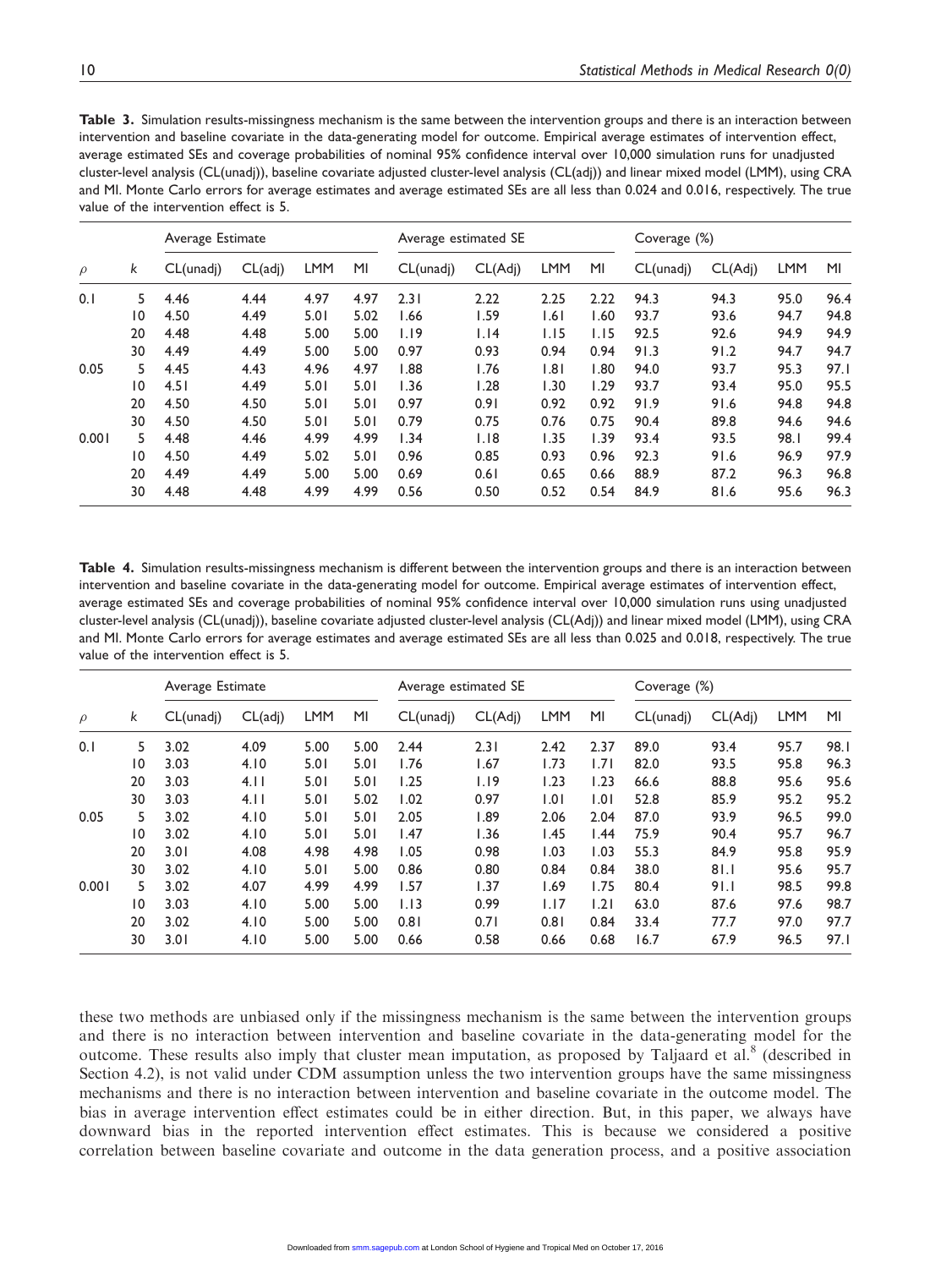| $v_{\text{com}}$ and $v_{\text{adj}}$ DF, respectively. |                |               |                  |                          |                          |  |  |  |  |  |  |
|---------------------------------------------------------|----------------|---------------|------------------|--------------------------|--------------------------|--|--|--|--|--|--|
| $\rho$                                                  | k              | $v_{\rm com}$ | $v_{\text{adj}}$ | $t_{v_{\rm com}}(0.025)$ | $t_{v_{\rm adj}}(0.025)$ |  |  |  |  |  |  |
| 0.1                                                     | 5              | 8             | 4.58             | 2.31                     | 2.64                     |  |  |  |  |  |  |
|                                                         | 10             | 18            | 11.72            | 2.10                     | 2.18                     |  |  |  |  |  |  |
|                                                         | 20             | 38            | 25.71            | 2.02                     | 2.06                     |  |  |  |  |  |  |
|                                                         | 30             | 58            | 38.74            | 2.00                     | 2.02                     |  |  |  |  |  |  |
| 0.05                                                    | 5              | 8             | 3.92             | 2.31                     | 2.80                     |  |  |  |  |  |  |
|                                                         | 0              | 18            | 9.64             | 2.10                     | 2.24                     |  |  |  |  |  |  |
|                                                         | 20             | 38            | 20.61            | 2.02                     | 2.08                     |  |  |  |  |  |  |
|                                                         | 30             | 58            | 30.18            | 2.00                     | 2.04                     |  |  |  |  |  |  |
| 0.001                                                   | 5              | 8             | 3.12             | 2.31                     | 3.11                     |  |  |  |  |  |  |
|                                                         | $\overline{0}$ | 18            | 7.12             | 2.10                     | 2.36                     |  |  |  |  |  |  |
|                                                         | 20             | 38            | 13.73            | 2.02                     | 2.14                     |  |  |  |  |  |  |
|                                                         | 30             | 58            | 19.01            | 2.00                     | 2.09                     |  |  |  |  |  |  |

DF: degrees of freedom.

between baseline covariate and probability of missingness in outcomes. As a result, a large value of outcome has higher chance of being missing compared to a low value of outcome. In our simulations the degree of bias was high if the two intervention groups had different covariate effects on outcome and it goes up if, in addition, the two intervention groups have different missingness mechanisms (see Tables 3 and 4). LMM and MI gave unbiased estimates of intervention effect under all the four considered scenarios, provided that an interaction of intervention and baseline covariate was included in the model to allow for different covariate effects on outcome in the two intervention groups (scenario 3 and 4).

The LMM and MI had similar empirical average estimated SEs of the intervention effect estimates. The LMM gave coverage probabilities close to nominal level except for very small  $\rho$  and small k, where it showed slightly overcoverage. However, while LMM with  $v_{\rm com}$  gave good coverage, MI using  $v_{\rm adj}$  gave overcoverage, and this can be attributed to it using a smaller DF. The average estimates of  $v_{\text{adj}}$ , used by MI, over 10,000 simulations runs and  $v_{\rm com}$  for scenario 4 are presented in Table 5. Results showed that the estimates of  $v_{\rm adj}$  are smaller compared to  $v_{\rm com}$ .

## 7 Discussion and conclusion

In this paper, we aimed to investigate the validity of the unadjusted and adjusted cluster-level analyses, and LMM for analysing CRTs, where the outcomes are continuous and only outcomes are missing under CDM assumption. We used CRA and MI for handling the missing outcomes. The contributions of the paper can be summarised as follows:

First, we found that both the unadjusted and adjusted cluster-level analyses are in general biased using CRA unless there is no interaction between intervention and baseline covariate in the data-generating model for outcome and the missingness mechanism is the same between the interventions groups, which is arguably unlikely to hold in practice. Cluster-level analysis is used by many researchers to analyse CRTs because of its simplicity. We therefore caution researchers that these methods may commonly give biased inferences in CRTs with missing outcomes. However, we note that these two methods are unbiased with full data, even when there is an interaction between baseline covariate and intervention in the true data-generating model for outcome.

Second, cluster mean imputation has been previously recommended as a valid approach for handling missing outcomes in CRTs. We found that cluster mean imputation gave invalid inferences under CDM assumption unless missingness mechanism is the same between the intervention groups and there is no interaction between intervention and baseline covariate in the data-generating model for outcome.

Third, the LMM using CRA gave unbiased estimates of intervention effect regardless of whether missingness mechanisms are the same or are different between the intervention groups and whether there is an interaction between intervention and baseline covariate in the data-generating model for the outcome, provided that an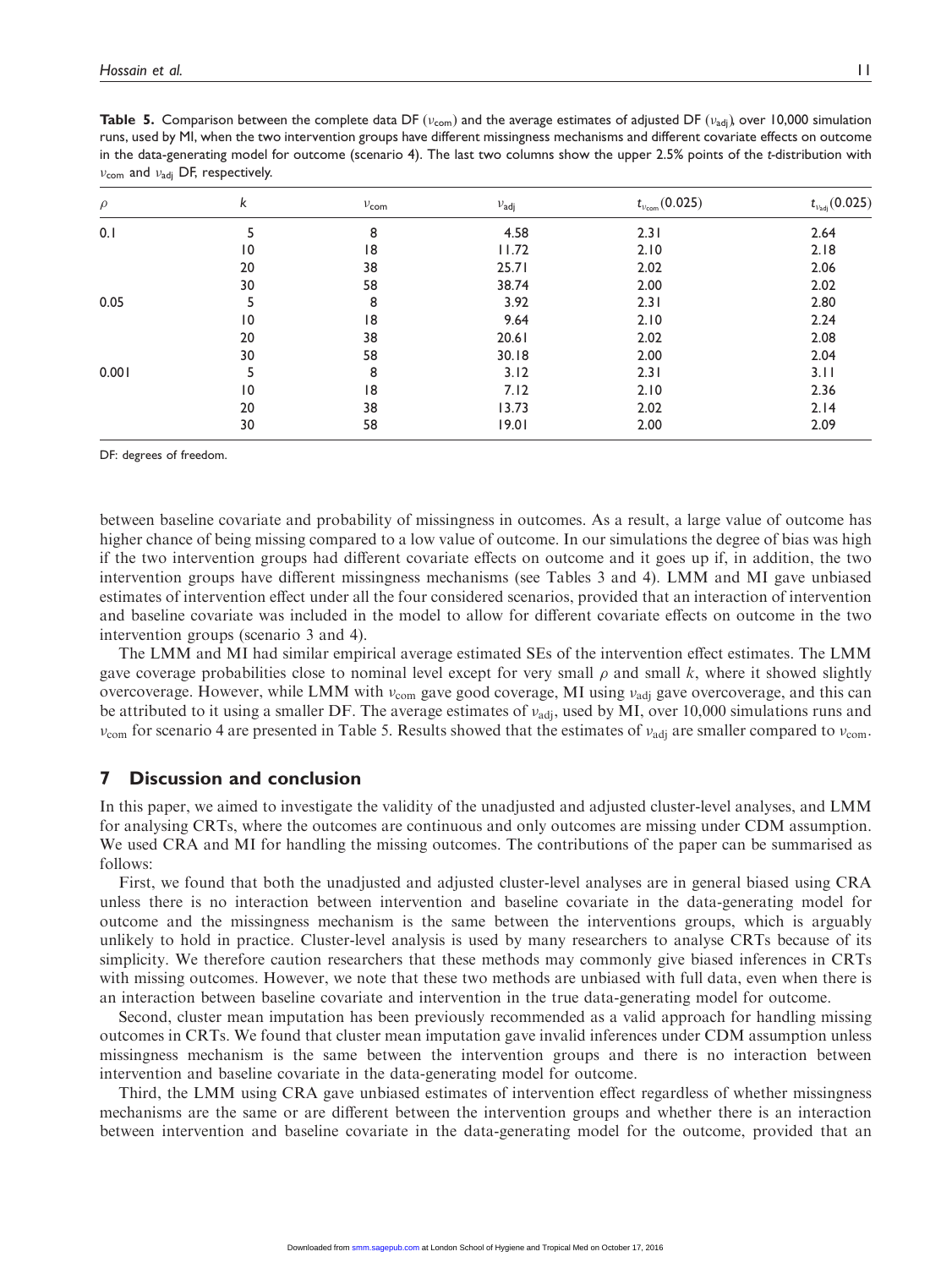interaction between intervention and baseline covariate was included in the model when such interaction exists in truth.

Finally, we compared the results of LMM using CRA with the results of MI. As expected, we found that MI gave unbiased intervention effects estimates regardless of whether missingness mechanisms are the same or are different in the two intervention groups and whether there is an interaction between intervention and baseline covariate. The LMM and MI had similar empirical SEs of the estimates of intervention effects. However, MI using adjusted DF estimates gave overcoverage for the nominal 95% confidence interval. This is due to underestimation of adjusted DF used by MI compared to complete data DF. Groenwold et al.<sup>20</sup> showed that there is little to be gained by using MI over LMM in the absence of auxiliary variables. Moreover, when missingness is confined to outcomes, LMMs fitted using maximum likelihood are fully efficient and valid under MAR.

Throughout this paper, we have assumed CDM mechanism in a continuous outcome, which is an example of MAR as our baseline covariate was fully observed. In practice, we cannot identify on the basis of the observed data which missingness assumption is appropriate.<sup>14,26</sup> Therefore, sensitivity analyses should be performed<sup>26</sup> (Ch. 10) to explore whether our inferences are robust to the primary working assumption regarding the missingness mechanism. Furthermore, we focused on studies with only one individual-level covariate; the methods described can be extended for more than one covariate.

In conclusion, in the absence of auxiliary variables, LMM using complete records can be recommended as the primary analysis approach for CRTs with missing outcomes if one is willing to make baseline CDM assumption for outcomes.

#### Acknowledgements

The authors thank the anonymous reviewers for their comments and constructive suggestions which led to an improvement over the earlier version of the manuscript.

#### Declaration of Conflicting Interests

The author(s) declared no potential conflicts of interest with respect to the research, authorship, and/or publication of this article.

#### Funding

The author(s) disclosed receipt of the following financial support for the research, authorship, and/or publication of this article: A Hossain was supported by the Economic and Social Research Council (ESRC), UK, via Bloomsbury Doctoral Training Centre (ES/J5000021/1). K Diaz-Ordaz was funded by Medical Research Council (MRC) career development award in Biostatistics (MR/L011964/1). J W Bartlett was supported by MRC fellowship (MR/K02180X/1) while a member of the Department of Medical Statistics, London School of Hygiene & Tropical Medicine (LSHTM).

#### **References**

- 1. Murray DM and Blitstein JL. Methods to reduce the impact of interclass correlation in group-randomised trials. Eval Rev 2003; 27: 79–103.
- 2. Donner A and Klar N. Design and analysis of cluster randomization trials in health research. London: Arnold, 2000.
- 3. Murray DM. Design and analysis of group-randomized trials. New York: Oxford University Press, 1998.
- 4. Hayes RJ and Moulton LH. Cluster randomised trials. London: CRC Press, Taylor & Francis Group, 2009.
- 5. Wood AM, White IR and Thompson SG. Are missing outcome data adequately handled? A review of published randomized controlled trials in major medical journals. Clin Trials 2004; 1: 368–376.
- 6. Sterner JA, White IR, Carlin JB, et al. Multiple imputation for missing data in epidemiological and clinical research: potential and pitfalls. BMJ 2009; 339: 157–160.
- 7. Diaz-Ordaz K, Kenward MG, Cohen A, et al. Are missing data adequately handled in cluster randomised trials? A systematic review and guidelines. Clin Trials 2014; 11: 590–600.
- 8. Taljaard M, Donner A and Klar N. Imputation strategies for missing continuous outcomes in cluster randomized trials. Biometr J 2008; 50: 329–345.
- 9. Gail MH, Tan WY and Piantadosi S. Tests for no treatment effect in randomised clinical trials. Biometrika 1988; 75: 57–64.
- 10. Hernandez AV, Steyerberg EW and Habbema JD. Covariate adjustment in randomized controlled trials with dichotomous outcomes increases statistical power and reduces sample size requirements. J Clin Epidemiol 2004; 57: 454–460.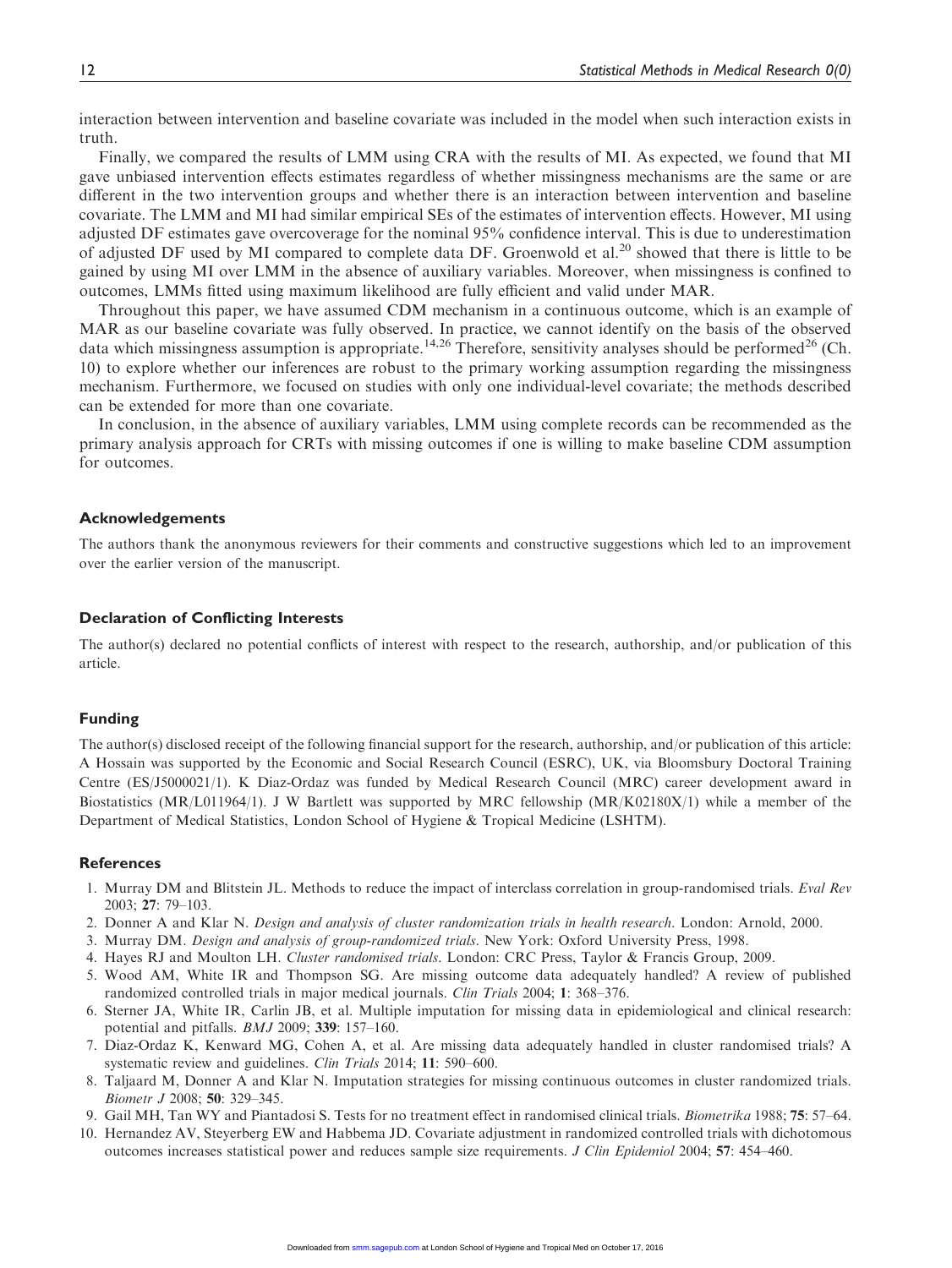- 11. Hubbard AE, Ahern J, Fleischer NL, et al. To GEE or not to GEE: comparing population average and mixed models for estimating the associations between neighborhood risk factors and health. *Epidemiology* 2010; 21: 467–474.
- 12. Little RJA and Rubin DB. Statistical analysis with missing data, 2nd ed. New Jersey: John Wiley & Sons, 2002.
- 13. Rubin DB. Inference and missing data. Biometrika 1976; 63: 581–592.
- 14. White IR and Carlin JB. Bias and efficiency of multiple imputation compared with complete-case analysis for missing covariate values. Stat Med 2010; 29: 2920–2931.
- 15. Bartlett JW, Carpenter JR, Tilling K, et al. Improving upon the efficiency of complete case analysis when covariates are MNAR. Biostatistics 2014; 15: 719–730.
- 16. Rubin DB. Multiple imputation for nonresponse in surveys. New York: John Wiley & Sons, 1987.
- 17. Barnard J and Rubin DB. Small-sample degrees of freedom with multiple imputation. Biometrika 1999; 86: 948–955.
- 18. Andridge RR. Quantifying the impact of fixed effects modeling of clusters in multiple imputation for cluster randomized trials. Biometr J 2011; 53: 57–74.
- 19. Rubin DB and Schenker N. Multiple imputation for interval estimation from simple random samples with ignorable nonresponses. J Am Stat Assoc 1986; 81: 366–374.
- 20. Groenwold RH, Donders AR, Roes KC, et al. Dealing with missing outcome data in randomized trials and observational studies. Am J Epidemiol 2012; 175: 210–217.
- 21. Kenward MG and Roger JH. Small sample inference for fixed effects from restricted maximum likelihoods. Biometrics 1997; 53: 983–997.
- 22. Ukoumunne OC, Carlin JB and Gulliford MC. A simulation study of odds ratio estimation for binary outcomes from cluster randomized trials. Stat Med 2007; 26: 3415–3428.
- 23. Ma J, Thabane L, Kaczorowski J, et al. Comparison of Bayesian and classical methods in the analysis of cluster randomized controlled trials with a binary outcome: the Community Hypertension Assessment Trial (CHAT). BMC Med Res Methodol 2009; 9: 37.
- 24. Quartagno M and Carpenter J. jomo: A package for multilevel joint modelling multiple imputation, September 2015, [http://CRAN.R-project.org/package](http://CRAN.R-project.org/package=jomo)=[jomo](http://CRAN.R-project.org/package=jomo).
- 25. Bates D, Maechler M, Bolker B, et al. Fitting linear mixed-effects models using lme4. J Stat Softw 2015; 67: 1–48.
- 26. Carpenter JR and Kenward MG. Multiple imputations and its applications. United Kingdom: John Wiley & Sons, 2013.

#### Appendix 1. Unadjusted cluster-level analysis using complete records

The mean of the observed outcomes in a particular cluster can be written as

$$
\begin{split} \bar{Y}_{ij}^{\text{obs}} &= \frac{1}{m_{ij}} \sum_{l}^{m_{ij}} R_{ijl} Y_{ijl} \\ &= \frac{1}{\sum_{l} R_{ijl}} \sum_{l=1}^{m_{ij}} R_{ijl} (\alpha_i + \beta_i X_{ijl} + \delta_{ij} + \epsilon_{ijl}) \\ &= \alpha_i + \beta_i \frac{1}{\sum_{l} R_{ijl}} \sum_{l=1}^{m_{ij}} R_{ijl} X_{ijl} + \delta_{ij} + \frac{1}{\sum_{l} R_{ijl}} \sum_{l=1}^{m_{ij}} R_{ijl} \epsilon_{ijl} \\ &= \alpha_i + \beta_i \bar{X}_{ij}^{\text{obs}} + \delta_{ij} + \frac{1}{\sum_{l} R_{ijl}} \sum_{l=1}^{m_{ij}} R_{ijl} \epsilon_{ijl} \end{split}
$$

where  $\bar{X}_{ij}^{\text{obs}} = (1/\sum_{l} R_{ijl}) \sum_{l=1}^{m_{ij}} R_{ijl} X_{ijl}$  is the observed mean of the baseline covariate X in the  $(ij)$ th cluster. The expected value of  $\bar{X}_{ij}^{\text{obs}}$  across the clusters in the *i*th intervention group will be the true mean of X among those individuals with observed outcomes. Let  $\mu_{xil}$  denote the true mean of the baseline covariate X in the *i*th intervention group among those individuals with observed outcomes. Then

$$
E\left(\bar{Y}_{ij}^{obs}\right) = \alpha_i + \beta_i \mu_{xil} + E\left(\frac{1}{\sum_{l} R_{ijl}} \sum_{l=1}^{m_{ij}} R_{ijl} \epsilon_{ijl}\right)
$$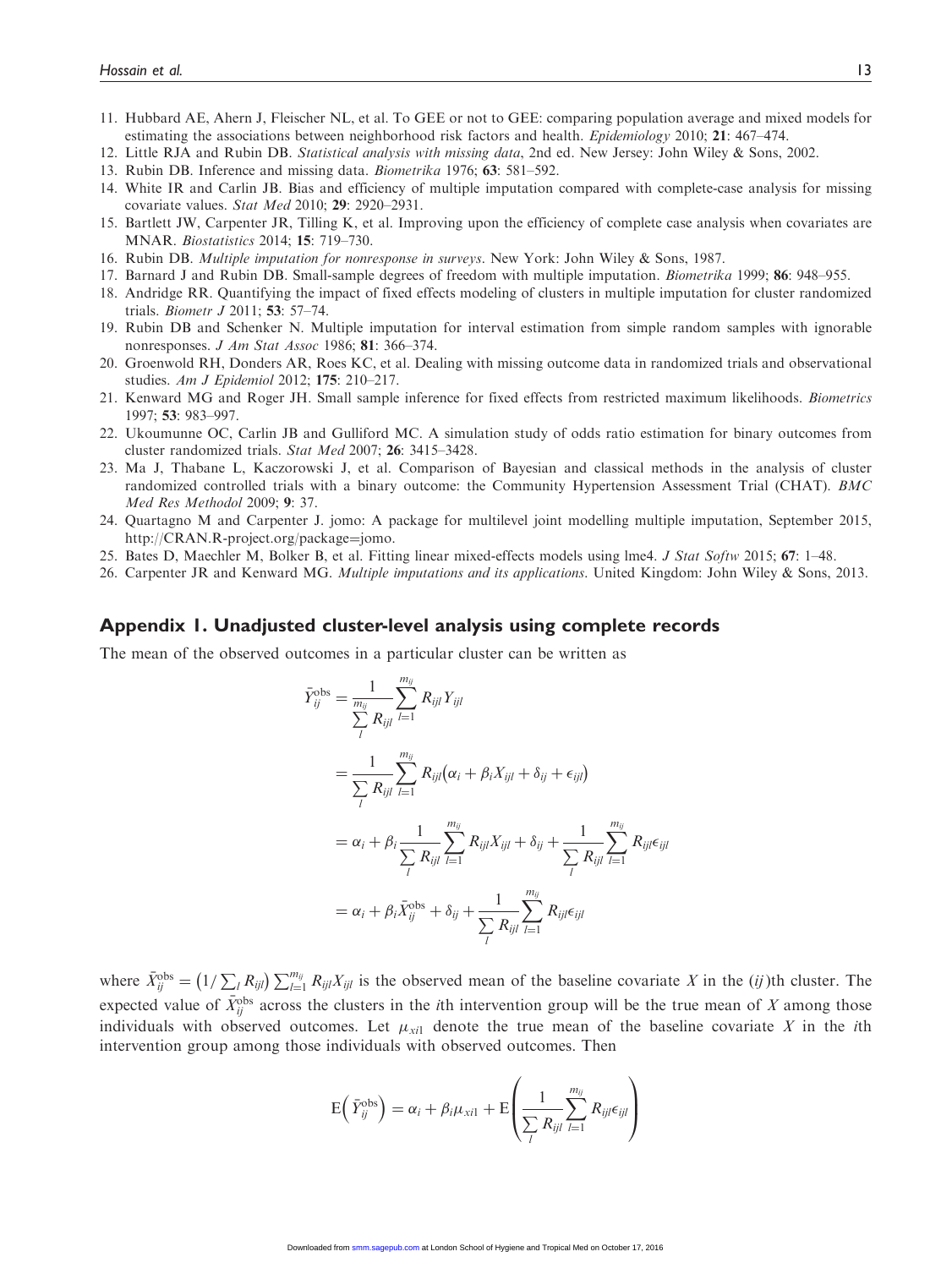$(13)$ 

Let  $\mathbf{R}_{ij} = (R_{ij1}, R_{ij2}, \dots, R_{ijm_{ij}})$  be the vector of missing data indicators for the  $(ij)$ th cluster. Then

$$
E\left(\frac{1}{\sum_{i} R_{ijl}} \sum_{l=1}^{m_{ij}} R_{ijl} \epsilon_{ijl}\right) = E\left[E\left(\frac{1}{\sum_{i} R_{ijl}} \sum_{l=1}^{m_{ij}} R_{ijl} \epsilon_{ijl} | \mathbf{R}_{ij}\right)\right]
$$

$$
= E\left[\frac{1}{\sum_{i} R_{ijl}} \sum_{l=1}^{m_{ij}} R_{ijl} E(\epsilon_{ijl} | \mathbf{R}_{ij})\right]
$$

$$
= 0
$$
(12)

since  $\epsilon_{ij}$ 's are independent of  $R_{ij}$ 's and  $E(\epsilon_{ijl}) = 0$ . Therefore, we have

$$
E(\bar{Y}_{ij}^{obs}) = \alpha_i + \beta_i \mu_{xil}
$$

The variance of  $\bar{Y}_{ij}$  can be written as

$$
\operatorname{Var}\left(\bar{Y}_{ij}^{\text{obs}}\right) = \beta_i^2 \operatorname{Var}\left(\bar{X}_{ij}^{\text{obs}}\right) + \sigma_b^2 + \operatorname{Var}\left(\frac{1}{\sum_l R_{ijl}} \sum_{l=1}^{m_{ij}} R_{ijl} \epsilon_{ijl}\right)
$$

$$
= \beta_i^2 \sigma_{\bar{x}_{i1}}^2 + \sigma_b^2 + \operatorname{Var}\left(\frac{1}{\sum_l R_{ijl}} \sum_{l=1}^{m_{ij}} R_{ijl} \epsilon_{ijl}\right)
$$

where  $\sigma_{\bar{x}_i}^2$  is the variance of the cluster-specific means of X among those with observed outcomes. Now

$$
\operatorname{Var}\left(\frac{1}{\sum_{i}^{m_{ij}}} \sum_{j}^{m_{ij}} R_{ijl} \epsilon_{ijl}\right) = \operatorname{Var}\left[\operatorname{E}\left(\frac{1}{\sum_{i}^{m_{ij}}} \sum_{l=1}^{m_{ij}} R_{ijl} \epsilon_{ijl} | \mathbf{R}_{ij}\right)\right]
$$

$$
+ \operatorname{E}\left[\operatorname{Var}\left(\frac{1}{\sum_{i}^{m_{ij}}} \sum_{l=1}^{m_{ij}} R_{ijl} \epsilon_{ijl} | \mathbf{R}_{ij}\right)\right]
$$

$$
= 0 + \operatorname{E}\left[\frac{1}{\left(\sum_{i}^{m_{ij}} R_{ijl}\right)^2} \sum_{l=1}^{m_{ij}} R_{ijl} \operatorname{Var}\left(\epsilon_{ijl} | \mathbf{R}_{ij}\right)\right], \text{ using equation (12)}
$$

$$
= \sigma_w^2 \operatorname{E}\left(\frac{1}{\sum_{i}^{m_{ij}}} \right)
$$

$$
= \frac{\sigma_w^2}{\eta_i}
$$

where  $E\left(\frac{1}{\sum_{l}^{m_{ij}} R_{ijl}}\right) = \frac{1}{\eta_i}$  (say). Therefore

$$
Var\left(\bar{Y}_{ij}^{obs}\right) = \beta_i^2 \sigma_{\bar{x}_{i1}}^2 + \sigma_b^2 + \frac{\sigma_w^2}{\eta_i}
$$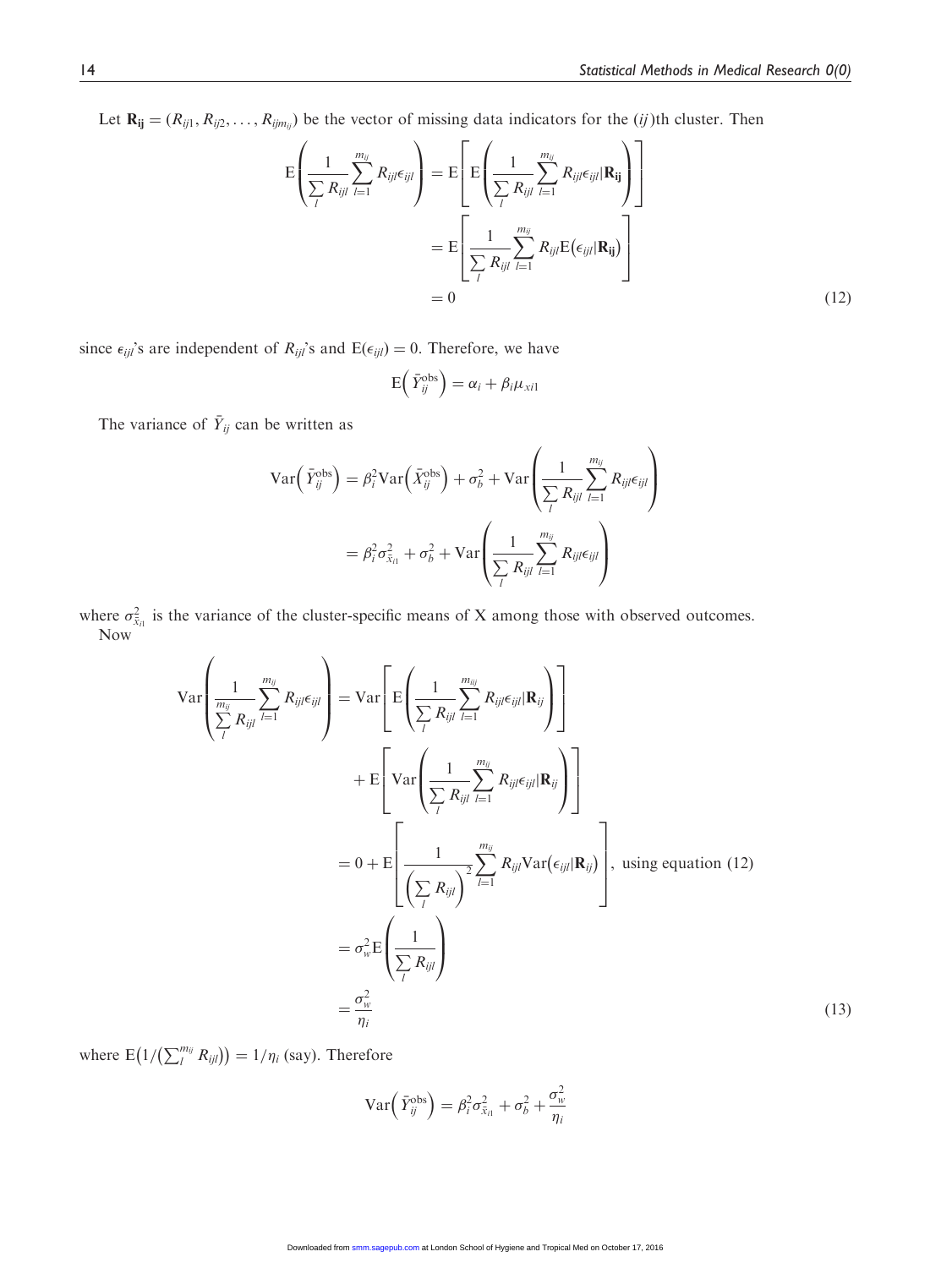The observed mean of the ith intervention group is calculated as

$$
\bar{Y}_i^{\text{obs}} = \frac{1}{k_i} \sum_{j=1}^{k_i} \bar{Y}_{ij}^{\text{obs}}
$$

Then

$$
E(\bar{Y}_i^{\text{obs}}) = \alpha_i + \beta_i \mu_{x_i}
$$

and

$$
Var(\bar{Y}_i^{obs}) = \frac{1}{k_i} \left( \beta_i^2 \sigma_{\bar{x}_{i1}}^2 + \sigma_b^2 + \frac{\sigma_w^2}{\eta_i} \right)
$$

The estimator of intervention effect in unadjusted cluster-level analysis based on observed values is given by

$$
\hat{\theta}^{\text{obs}} = \bar{Y}_1^{\text{obs}} - \bar{Y}_2^{\text{obs}}
$$

Then

$$
E(\hat{\theta}^{\text{obs}}) = (\alpha_1 + \beta_1 \mu_{x11}) - (\alpha_2 + \beta_2 \mu_{x21})
$$
  
= (\alpha\_1 + \beta\_1 \mu\_x) - (\alpha\_2 + \beta\_2 \mu\_x) + \beta\_1 (\mu\_{x11} - \mu\_x) - \beta\_2 (\mu\_{x21} - \mu\_x)  
= \mu\_1 - \mu\_2 + \beta\_1 (\mu\_{x11} - \mu\_x) - \beta\_2 (\mu\_{x21} - \mu\_x)

and

$$
\begin{split} \text{Var}\Big( \hat{\theta}^{\text{obs}} \Big) &= \frac{1}{k_1} \left( \beta_1^2 \sigma_{\bar{x}_{11}}^2 + \sigma_b^2 + \frac{\sigma_w^2}{\eta_1} \right) + \frac{1}{k_2} \left( \beta_2^2 \sigma_{\bar{x}_{21}}^2 + \sigma_b^2 + \frac{\sigma_w^2}{\eta_2} \right) \\ &= \sum_{i=1}^2 \frac{1}{k_i} \left( \beta_i^2 \sigma_{\bar{x}_{i1}}^2 + \sigma_b^2 + \frac{\sigma_w^2}{\eta_i} \right) \end{split}
$$

which tends to zero as  $(k_1, k_2)$  tend to infinity.

# Appendix 2. Adjusted cluster-level analysis using complete records

The mean of observed residuals of a particular cluster is given by

$$
\begin{split}\n\bar{\epsilon}_{ij}^{\text{obs}} &= \frac{1}{m_{ij}} \sum_{l}^{m_{ij}} R_{ijl} \hat{\epsilon}_{ijl} \\
&= \frac{1}{\sum_{l} R_{ijl}} \sum_{l=1}^{m_{ij}} R_{ijl} \Big( Y_{ijl} - \hat{Y}_{ijl} \Big) \\
&= \frac{1}{\sum_{l} R_{ijl}} \sum_{l=1}^{m_{ij}} R_{ijl} (\alpha_i + \beta_i X_{ijl} + \delta_{ij} + \epsilon_{ijl} - \gamma - \lambda X_{ijl}) \\
&= \alpha_i + (\beta_i - \lambda) \frac{1}{\sum_{l} R_{ijl}} \sum_{l=1}^{m_{ij}} R_{ijl} X_{ijl} + \delta_{ij} + \frac{1}{\sum_{l} R_{ijl}} \sum_{l=1}^{m_{ij}} R_{ijl} \epsilon_{ijl} - \gamma \\
&= \alpha_i + (\beta_i - \lambda) \bar{X}_{ij}^{\text{obs}} + \delta_{ij} + \frac{1}{\sum_{l} R_{ijl}} \sum_{l=1}^{m_{ij}} R_{ijl} \epsilon_{ijl} - \gamma\n\end{split}
$$